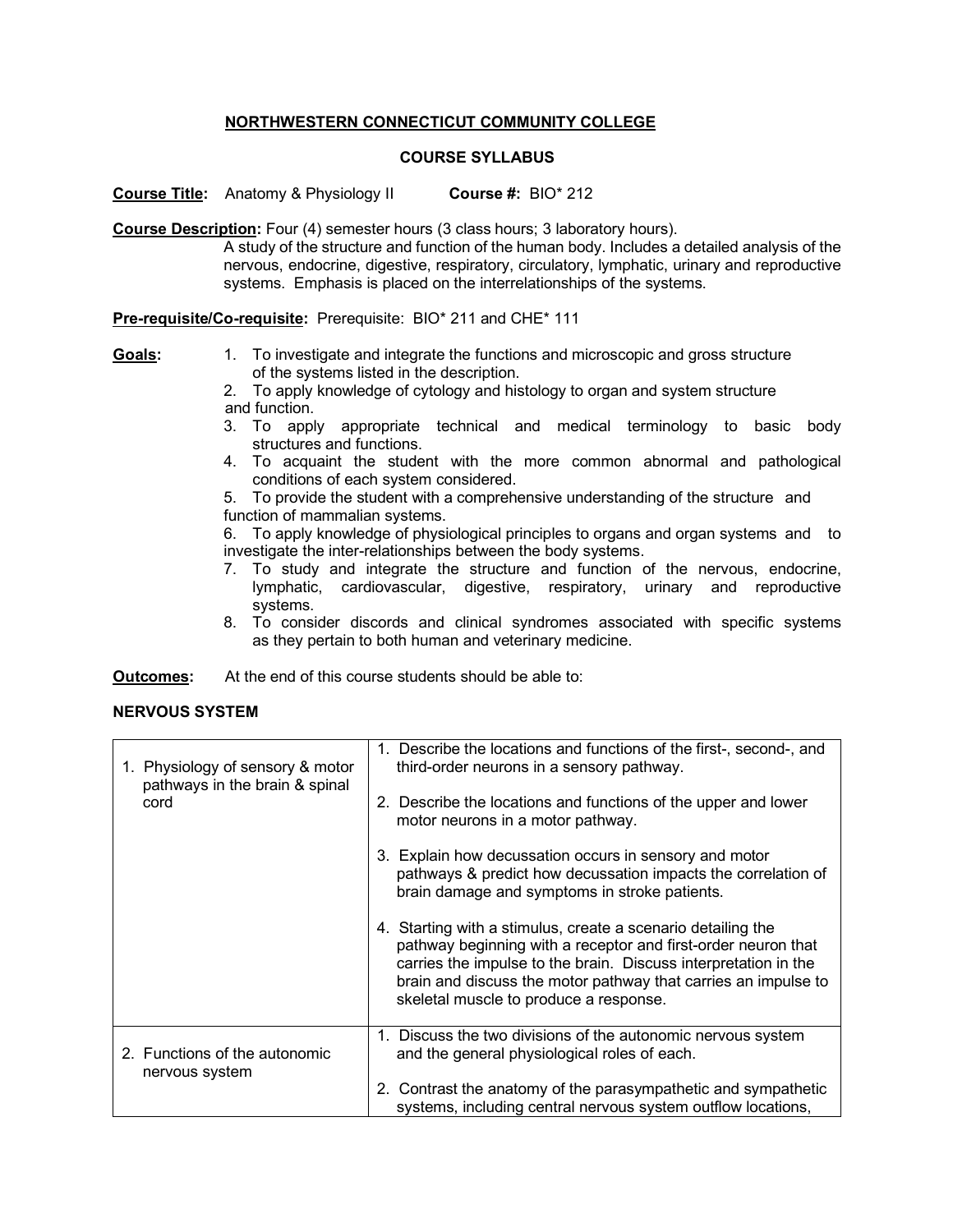|                                                                                   | ganglia locations, pre- and post-ganglionic neuron relative<br>lengths, and ganglionic and effector neurotransmitters.                                                                                                     |
|-----------------------------------------------------------------------------------|----------------------------------------------------------------------------------------------------------------------------------------------------------------------------------------------------------------------------|
|                                                                                   | 3. Describe examples of specific effectors dually innervated by<br>the two branches of the autonomic nervous system and explain<br>how each branch influences function in a given effector.                                |
|                                                                                   | 4. Describe examples of effectors innervated by only the<br>sympathetic branch or the parasympathetic branch of the<br>nervous system and explain how that branch by itself<br>influences function in a given effector.    |
|                                                                                   | 5. Contrast sympathetic innervations of the adrenal gland with<br>sympathetic innervations of other effectors.                                                                                                             |
|                                                                                   | 6. Describe visceral reflex arcs, including structural and<br>functional details of sensory and motor (autonomic)<br>components.                                                                                           |
|                                                                                   | 7. Differentiate between cholinergic and adrenergic nerve fibers<br>and discuss the physiological interactions of transmitters<br>released by these neurons with specific cholinergic and<br>adrenergic receptor subtypes. |
|                                                                                   | 8. Propose clinical uses of specific drugs that act at cholinergic<br>and adrenergic receptor subtypes.                                                                                                                    |
|                                                                                   | 9. Identify major parasympathetic and/or sympathetic<br>physiological effects on target organ.                                                                                                                             |
| 3. Comparisons of somatic &<br>autonomic nervous systems                          | 1. Distinguish between the effectors of the somatic and<br>autonomic nervous systems.                                                                                                                                      |
|                                                                                   | 2. Contrast the cellular anatomy of the somatic and autonomic<br>motor pathways.                                                                                                                                           |
|                                                                                   | 3. Identify the neurotransmitters released at synapses with<br>effector organs in the somatic and autonomic motor pathways<br>and classify each effector response as excitatory or inhibitory.                             |
| 4. Application of homeostatic<br>mechanisms                                       | 1. Provide specific examples to demonstrate how the nervous<br>system responds to maintain homeostasis in the body.                                                                                                        |
|                                                                                   | 2. Explain how the nervous system relates to other body systems<br>to maintain homeostasis.                                                                                                                                |
| 5. Predictions related to<br>homeostatic imbalance,<br>including disease states & | 1. Predict factors or situations affecting the nervous system that<br>could disrupt homeostasis.                                                                                                                           |
| disorders                                                                         | 2. Predict the types of problems that would occur in the body if<br>the nervous system could not maintain homeostasis.                                                                                                     |
| <b>SPECIAL SENSES - covered in lab</b>                                            |                                                                                                                                                                                                                            |
| 1. Gross & microscopic anatomy                                                    | Identify the accessory eye structures, the tunics, the optical<br>components and the neural components of the eye.                                                                                                         |

of the eye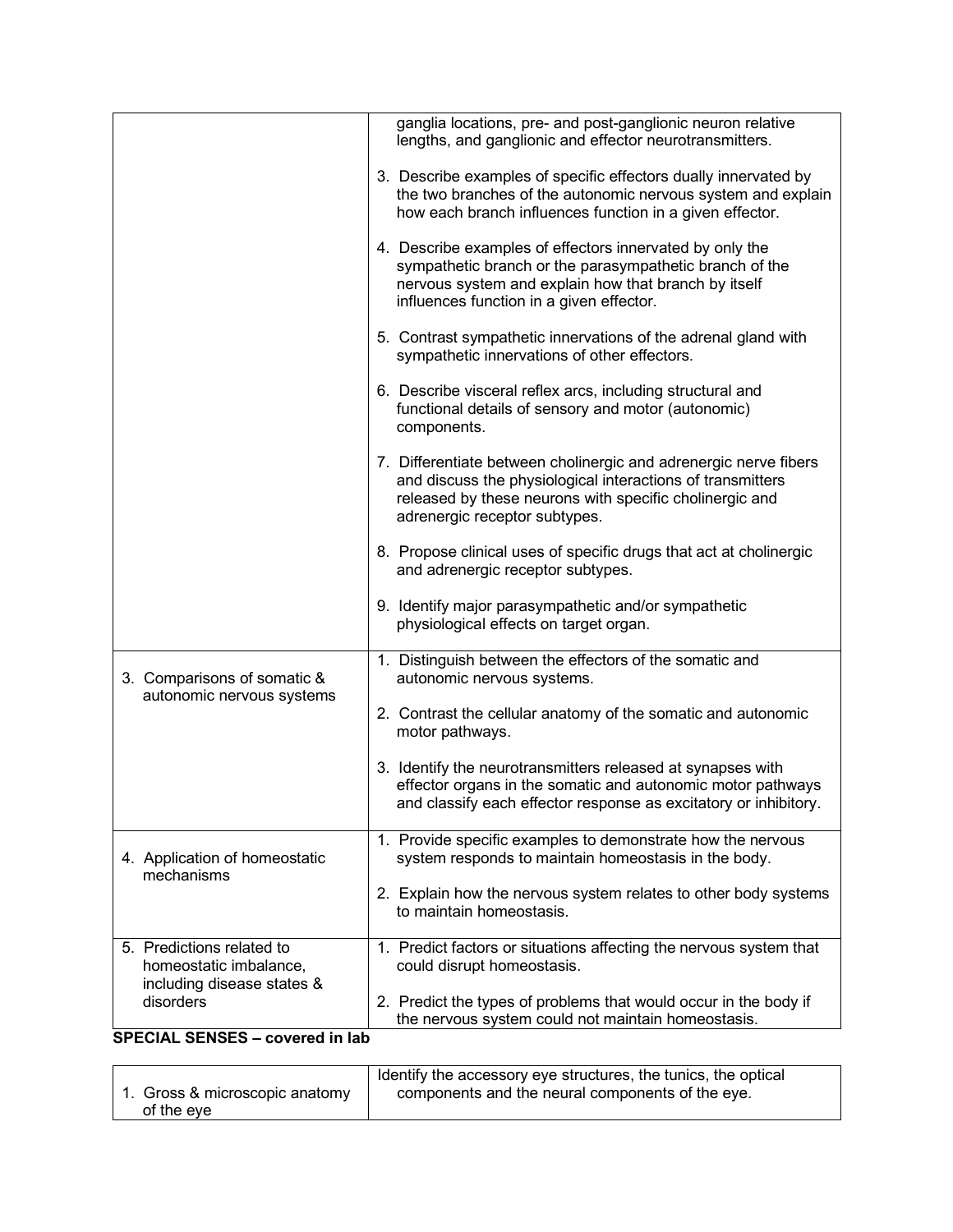|                                                                                               | 1. Describe the functions of the accessory structures of the eye.                                                                                                                  |
|-----------------------------------------------------------------------------------------------|------------------------------------------------------------------------------------------------------------------------------------------------------------------------------------|
| 2. Roles of specific tissues of the<br>eye in vision                                          | 2. Trace the path of light as it passes through the eye to the<br>retina and the path of nerve impulses from the retina to various<br>parts of the brain.                          |
|                                                                                               | 3. Describe the structure of the retina and the cells that compose<br>it.                                                                                                          |
|                                                                                               | 4. Describe how light activates photoreceptors.                                                                                                                                    |
|                                                                                               | 5. Explain how the optical system of the eye creates an image on<br>the retina.                                                                                                    |
|                                                                                               | 6. Compare and contrast the function of rods and cones in vision.                                                                                                                  |
|                                                                                               | 7. Explain the process of light and dark adaption.                                                                                                                                 |
|                                                                                               | 8. Relate changes in the anatomy of the eye to changes in vision.                                                                                                                  |
|                                                                                               | 1. Identify the location of olfactory receptors.                                                                                                                                   |
| 3. Olfactory receptors & their role<br>in smell                                               | 2. Explain how odorants activate olfactory receptors.                                                                                                                              |
|                                                                                               | 3. Describe the path of nerve impulses from the olfactory<br>receptors to various parts of the brain.                                                                              |
| 4. Gustatory receptors & their role                                                           | 1. Identify the location and structure of taste buds.                                                                                                                              |
| in taste                                                                                      | 2. Explain how dissolved chemicals activate gustatory receptors.                                                                                                                   |
|                                                                                               | 3. Describe the path the nerve impulses from the gustatory<br>receptors to various parts of the brain.                                                                             |
|                                                                                               | 4. Describe the five primary taste sensations.                                                                                                                                     |
| 5. General gross & microscopic<br>anatomy of the hearing &<br>accessory structures of the ear | Identify the hearing structures of the outer, middle and inner ear.                                                                                                                |
| 6. Roles of specific tissues of the                                                           | 1. Describe how the various structures of the outer, middle, and<br>inner ear function in hearing.                                                                                 |
| ear in hearing                                                                                | 2. Describe the sound conduction pathway from the auricle to the<br>fluids of the inner ear and the path of nerve impulses from the<br>spiral organ to various parts of the brain. |
|                                                                                               | 3. Explain how the structures of the ear enable differentiation of<br>pitch and loudness of sounds.                                                                                |
|                                                                                               | 1. Describe the functions of the ceruminous glands.                                                                                                                                |
| 7. Roles of the accessory<br>structures                                                       | 2. Describe the role of the auditory tube in drainage and                                                                                                                          |
|                                                                                               | equalization of pressure in the middle ear.                                                                                                                                        |
|                                                                                               | 1. Distinguish between static and dynamic equilibrium.                                                                                                                             |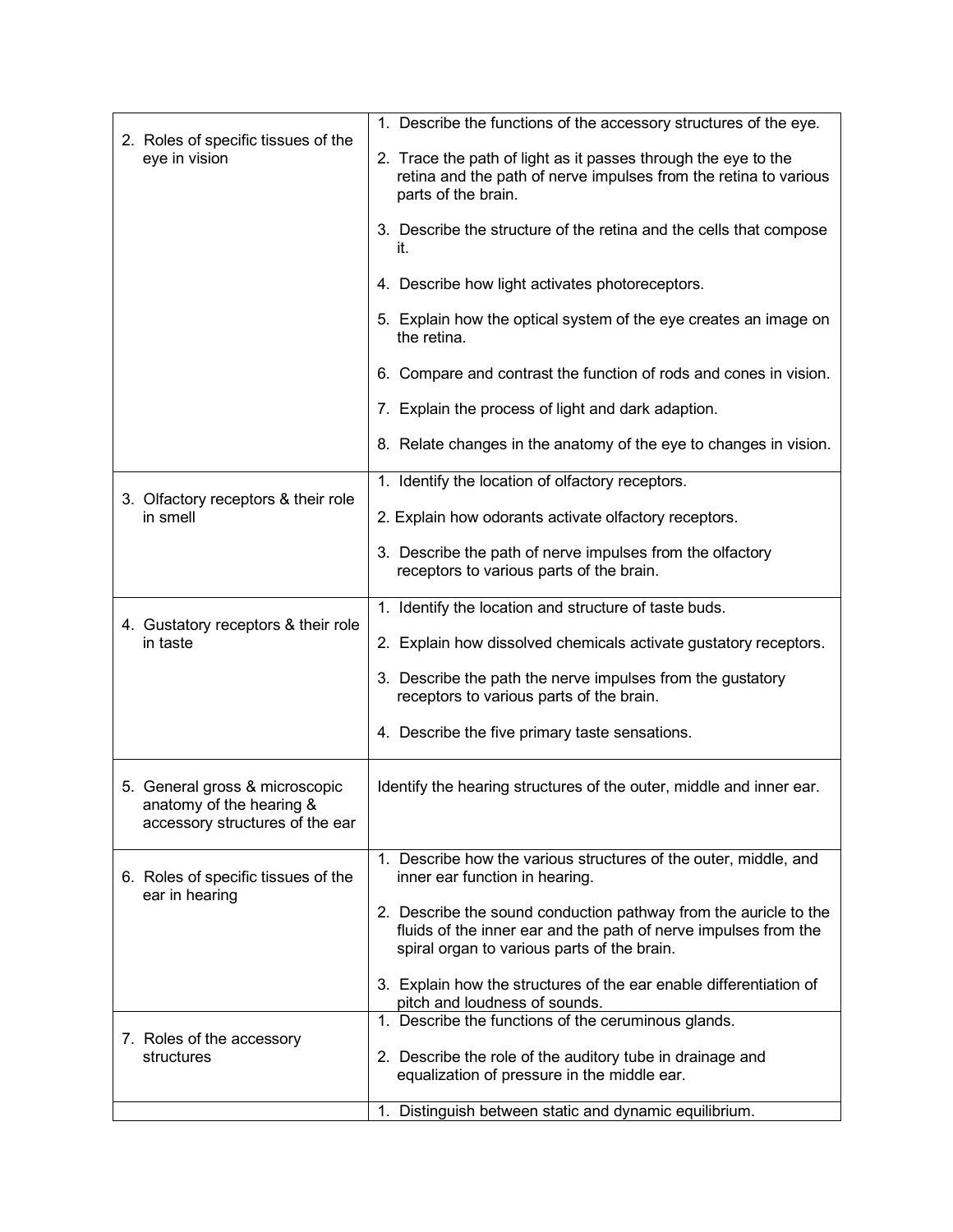| 8. Role of the ear in equilibrium                                                               | 2. Describe the structure of the maculae and their function in<br>static equilibrium.<br>3. Describe the structure of the crista ampullaris and its function<br>in dynamic equilibrium.                                                                                                                                                                                                                                                                                                          |
|-------------------------------------------------------------------------------------------------|--------------------------------------------------------------------------------------------------------------------------------------------------------------------------------------------------------------------------------------------------------------------------------------------------------------------------------------------------------------------------------------------------------------------------------------------------------------------------------------------------|
| 9. Application of homeostatic<br>mechanisms                                                     | 1. Provide specific examples to demonstrate how the special<br>sense organs respond to maintain homeostasis in the body.<br>2. Explain how the special sense organs relate to other body<br>organs and systems to maintain homeostasis.                                                                                                                                                                                                                                                          |
| 10. Predictions related to<br>homeostatic imbalance,<br>including disease states &<br>disorders | 1. Predict factors or situations affecting the special sense organs<br>that could disrupt homeostasis.<br>2. Predict the types of problems that would occur in the body if<br>the special sense organs could not maintain homeostasis.<br>3. Identify and discuss the causes and effects of specific<br>disorders of the eye and ear including but not limited to<br>presbyopia, hypermitropia astigmatism, cataracts detached<br>retina, otitis media, conductive hearing loss, nerve deafness. |

#### **ENDOCRINE SYSTEM**

| 1. General functions of the<br>endocrine system                                          | 1. Determine the major functions of the endocrine system.<br>2. Define the terms hormone, endocrine gland, endocrine tissue<br>(organ), and target cell.<br>3. Compare and contrast how the nervous and endocrine<br>systems control body function, with emphasis on the<br>mechanisms by which the controlling signals are transferred<br>through the body and the time course of the response(s) and<br>action(s).                                                                                                                          |
|------------------------------------------------------------------------------------------|-----------------------------------------------------------------------------------------------------------------------------------------------------------------------------------------------------------------------------------------------------------------------------------------------------------------------------------------------------------------------------------------------------------------------------------------------------------------------------------------------------------------------------------------------|
| 2. Chemical classification of<br>hormones & mechanism of<br>hormone actions at receptors | 1. Identify the major chemical classes of hormones found in the<br>human body.<br>2. Describe how each class is transported in the blood.<br>3. Compare and contrast the types of receptors (cell membrane<br>or intracellular) that each class binds to.<br>4. Compare and contrast the mechanism of response that each<br>class elicits (i.e., change in gene expression or change in an<br>intracellular pathway via phosphorylation mechanism) and<br>relate the response mechanism to the biochemical nature of<br>the hormone molecule. |
| 3. Control of hormone secretion                                                          | 1. Identify and describe several types of stimuli that control<br>production and secretion of hormones.                                                                                                                                                                                                                                                                                                                                                                                                                                       |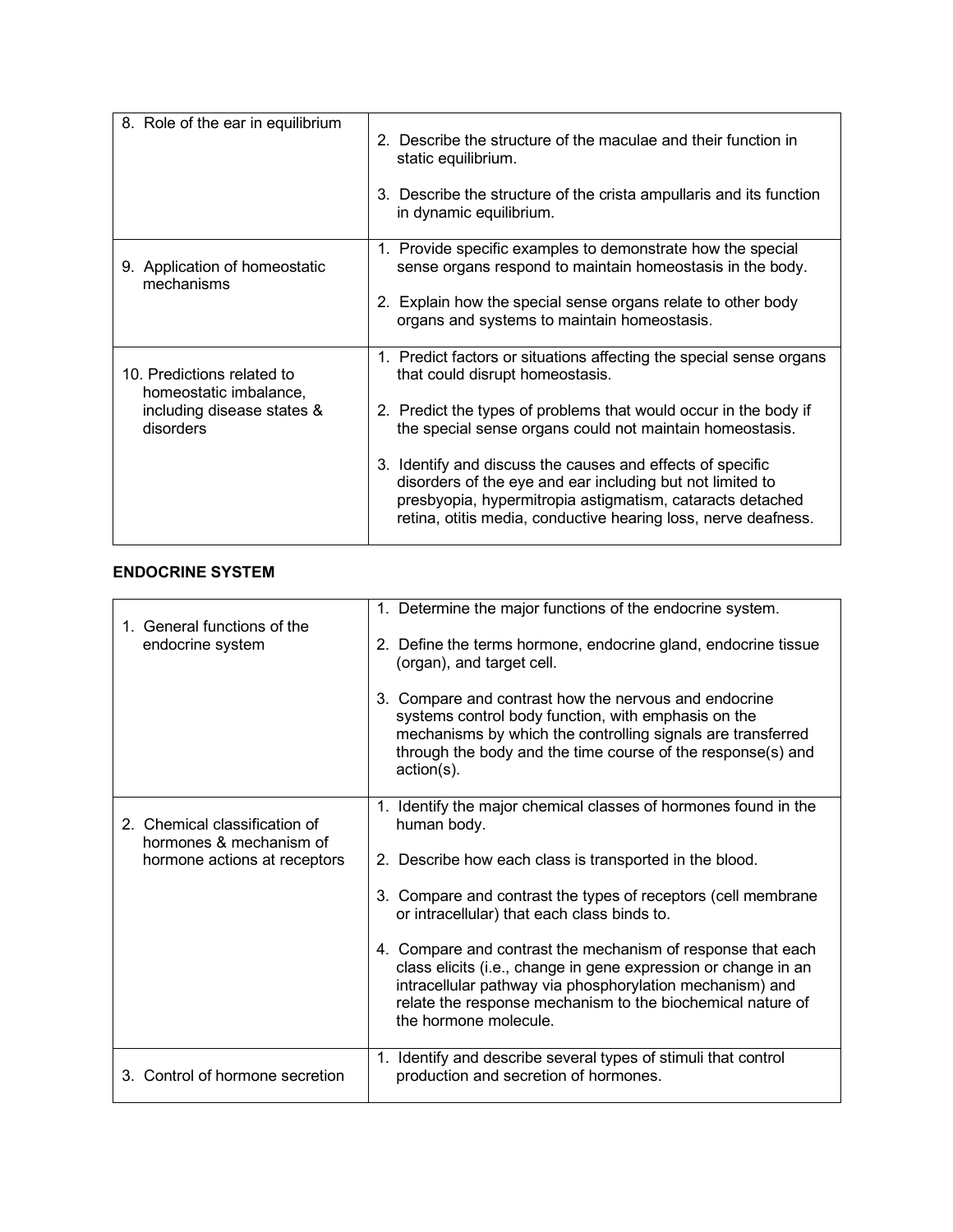|                                                                                                                | 2. Describe the roles of negative and positive feedback in<br>controlling hormone release in each hormone system.                                                                                                                                                                                                                                                                                                                                                                                                                                                                                                                                                                                                                                                                                                                                                                                                                                                                                                                                                                                                                                                                                                                                                                                                                                                                                                                                                                                                                                                                                                                                                                                                    |
|----------------------------------------------------------------------------------------------------------------|----------------------------------------------------------------------------------------------------------------------------------------------------------------------------------------------------------------------------------------------------------------------------------------------------------------------------------------------------------------------------------------------------------------------------------------------------------------------------------------------------------------------------------------------------------------------------------------------------------------------------------------------------------------------------------------------------------------------------------------------------------------------------------------------------------------------------------------------------------------------------------------------------------------------------------------------------------------------------------------------------------------------------------------------------------------------------------------------------------------------------------------------------------------------------------------------------------------------------------------------------------------------------------------------------------------------------------------------------------------------------------------------------------------------------------------------------------------------------------------------------------------------------------------------------------------------------------------------------------------------------------------------------------------------------------------------------------------------|
| 4. Control by the hypothalamus &<br>pituitary gland                                                            | 1. Determine the locations of and the anatomical relationships<br>between the hypothalamus, anterior pituitary and posterior<br>pituitary glands.                                                                                                                                                                                                                                                                                                                                                                                                                                                                                                                                                                                                                                                                                                                                                                                                                                                                                                                                                                                                                                                                                                                                                                                                                                                                                                                                                                                                                                                                                                                                                                    |
|                                                                                                                | 2. Define the terms releasing hormone, inhibiting hormone and<br>tropic hormone.                                                                                                                                                                                                                                                                                                                                                                                                                                                                                                                                                                                                                                                                                                                                                                                                                                                                                                                                                                                                                                                                                                                                                                                                                                                                                                                                                                                                                                                                                                                                                                                                                                     |
|                                                                                                                | 3. Explain the role of the hypothalamus in the release of anterior<br>pituitary hormones.                                                                                                                                                                                                                                                                                                                                                                                                                                                                                                                                                                                                                                                                                                                                                                                                                                                                                                                                                                                                                                                                                                                                                                                                                                                                                                                                                                                                                                                                                                                                                                                                                            |
|                                                                                                                | 4. Explain the role of the hypothalamus in the production and<br>release of posterior pituitary hormones.                                                                                                                                                                                                                                                                                                                                                                                                                                                                                                                                                                                                                                                                                                                                                                                                                                                                                                                                                                                                                                                                                                                                                                                                                                                                                                                                                                                                                                                                                                                                                                                                            |
| 5. Identity, source, secretory<br>control, & functional roles of<br>the major hormones produced<br>by the body | Use the hormones below (grouped by organs) to perform:<br>Pituitary: growth hormone, thyroid-stimulating hormone,<br>luteinizing hormone, follicle stimulating hormone,<br>prolactin, adrenocorticotropic hormone, oxytocin,<br>antidiuretic hormone (or vasopressin)<br>Thyroid gland: thyroxine, triiodothyronine, calcitonin<br>Parathyroid gland: parathyroid hormone<br>Adrenal gland: glucocorticoids (cortisol,<br>$\bullet$<br>mineralocorticoids (aldosterone), gonadocorticoids,<br>epinephrine, norepinephrine<br>Testis: testosterone, inhibin<br>Ovary: estrogen, progesterone, inhibin<br>Pancreas: insulin, glucagon<br>$\bullet$<br>Some may be covered in other modules:<br>$\bullet$<br>o Kidney: erythropoietin, calcitriol (Vitamin D)<br>o Thymus: thymosin<br>o Heart: atrial natriuretic peptide<br>o Gastrointestinal tract: gastrin, secretin, cholecystokinin,<br>motilin, gastric inhibiting peptide<br>o Adipose tissue: leptin, resistin<br>o Placenta: estrogen, progesterone, human chorionic<br>gonadotropin<br>a. Identify the stimulus for release of the hormone.<br>b. Identify the gland or endocrine tissue/organ and the cells<br>within that gland/tissue/organ that produce the hormone.<br>c. Identify the target tissue or cells for the hormone and<br>describe the effect(s) of the hormone on the target tissue or<br>cells and identify the hormone(s) and other mechanisms<br>that replicate hormone release.<br>d. Predict the larger effect that fluctuations in the hormone<br>level will have on conditions (variables) within the body.<br>e. Analyze flowcharts to identify and determine the specific<br>components and relationships of each hormone system. |
| 6. Local hormones (paracrines &<br>autocrines) & growth factors                                                | 1. Define the terms paracrine and autocrine.<br>2. List two major types of eicosanoids and discuss their                                                                                                                                                                                                                                                                                                                                                                                                                                                                                                                                                                                                                                                                                                                                                                                                                                                                                                                                                                                                                                                                                                                                                                                                                                                                                                                                                                                                                                                                                                                                                                                                             |
|                                                                                                                | production and functions.                                                                                                                                                                                                                                                                                                                                                                                                                                                                                                                                                                                                                                                                                                                                                                                                                                                                                                                                                                                                                                                                                                                                                                                                                                                                                                                                                                                                                                                                                                                                                                                                                                                                                            |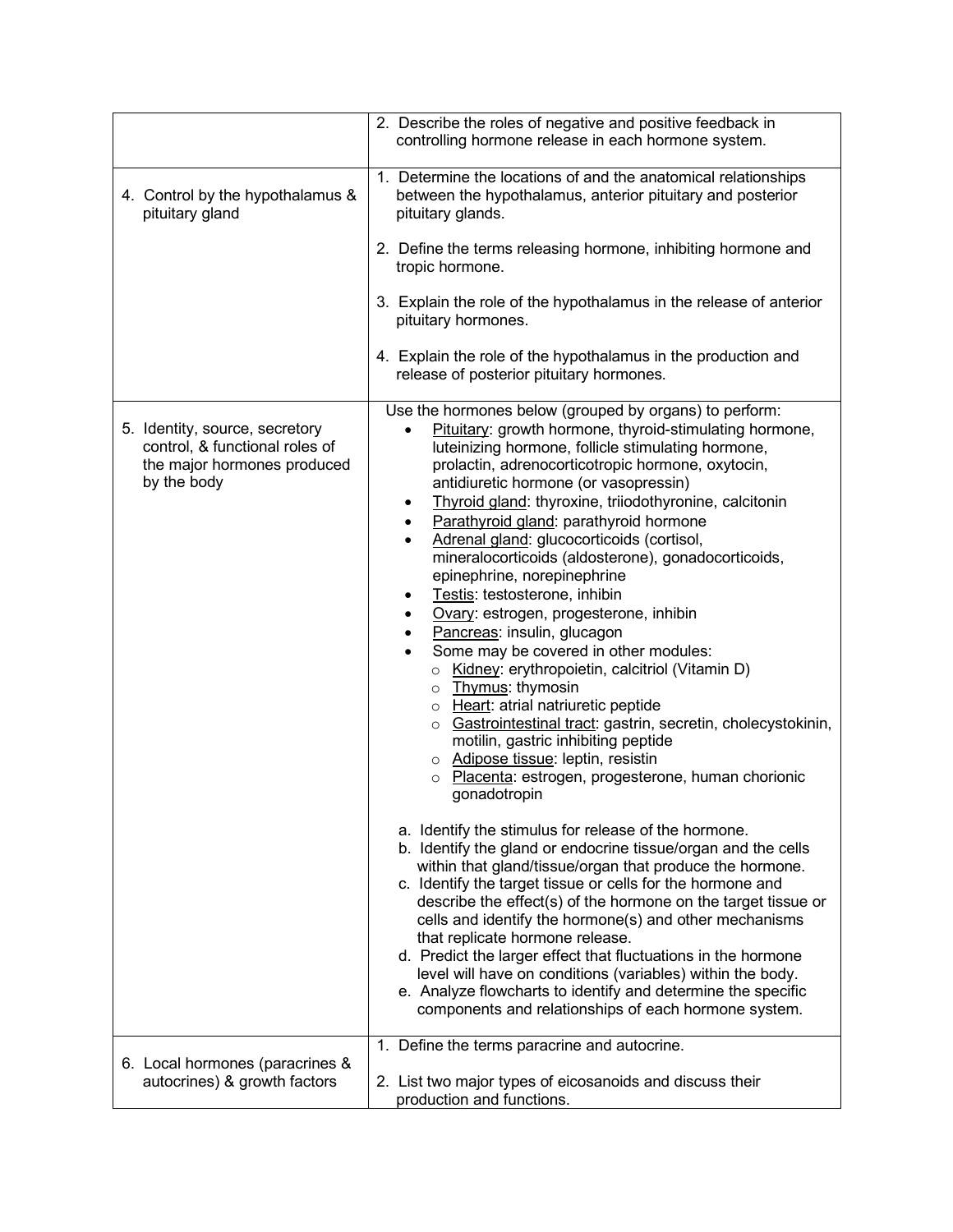|                                                     | 3. Discuss the production and function of growth factors.<br>4. Justify whether or not paracrines, autocrines and growth<br>factors should be considered to be part of the endocrine<br>system.                                                                                                      |
|-----------------------------------------------------|------------------------------------------------------------------------------------------------------------------------------------------------------------------------------------------------------------------------------------------------------------------------------------------------------|
| 7. Hormonal response to stress                      | 1. Describe the three stages of the stress response (general<br>adaptation syndrome).                                                                                                                                                                                                                |
|                                                     | 2. Identify the hormones released during short-term stress and<br>describe the hormonal actions.                                                                                                                                                                                                     |
|                                                     | 3. Identify the major hormones released during long-term stress<br>and describe the hormonal actions.                                                                                                                                                                                                |
| 8. Application of homeostatic<br>mechanisms         | 1. Provide specific examples to demonstrate how the endocrine<br>organs respond to maintain homeostasis in the body.                                                                                                                                                                                 |
|                                                     | 2. Explain how the endocrine organs relate to other body organs<br>and systems to maintain homeostasis.                                                                                                                                                                                              |
| 9. Predictions related to<br>homeostatic imbalance, | 1. Predict factors or situations affecting the endocrine organs that<br>could disrupt homeostasis.                                                                                                                                                                                                   |
| including disease states &<br>disorders             | 2. Predict the effect of disorders associated with excess or deficit<br>of specific hormone including, but not limited to, hypo- and<br>hyperthyroidism, Cushings' and Addisons' disease, giantism<br>and pituitary dwarfism, diabetes mellitus types I and II, and<br>diabetes insipidus and SIADH. |

### **CARDIOVASCULAR SYSTEM**

| 1. General functions of the<br>cardiovascular system | Describe the major functions of the cardiovascular system.                                                                                               |
|------------------------------------------------------|----------------------------------------------------------------------------------------------------------------------------------------------------------|
| 2. Composition of blood plasma                       | Describe the overall composition of plasma, including the major<br>types of plasma proteins, their functions and where in the body<br>they are produced. |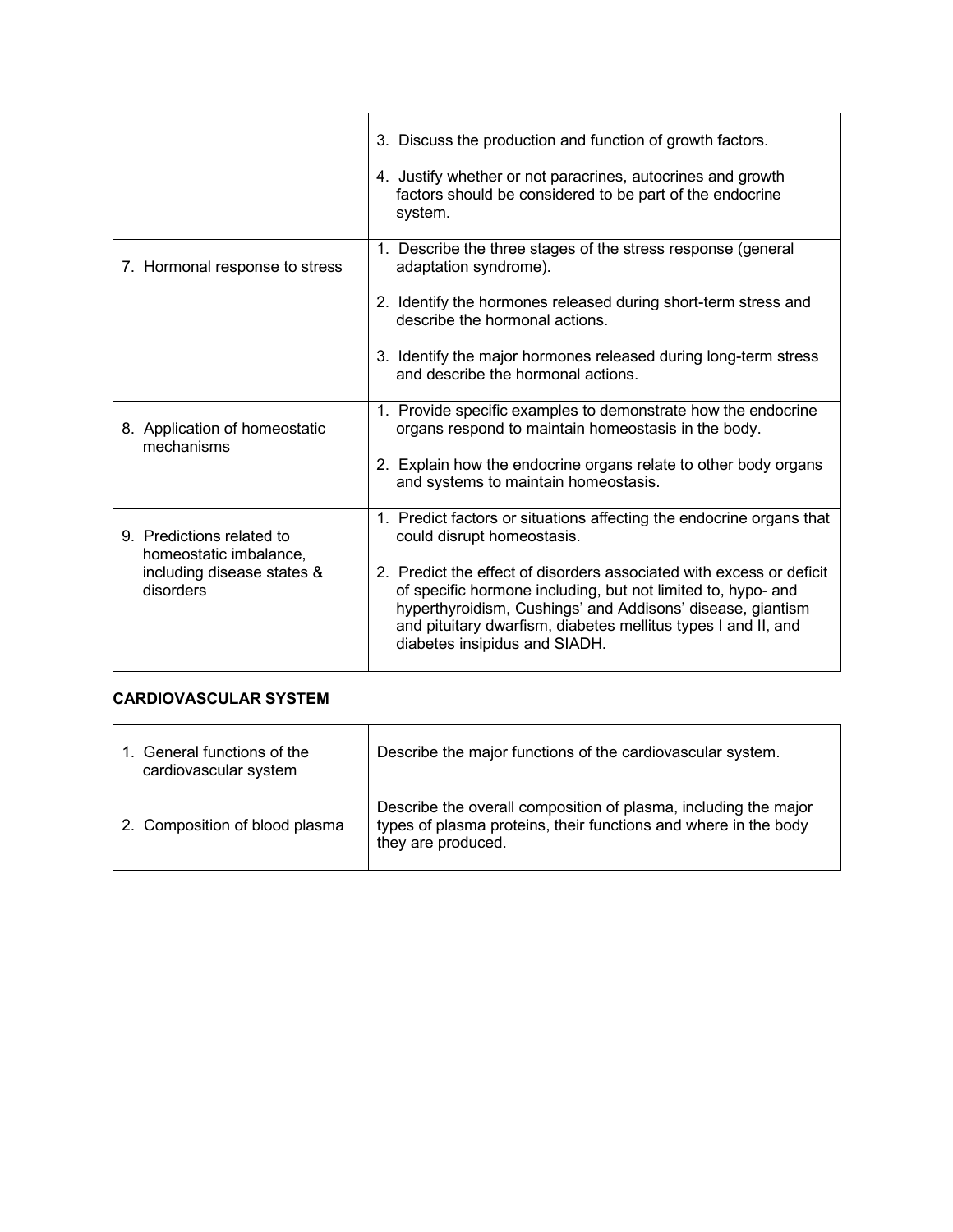| 3. Identity, microscopic anatomy,<br>numbers, formation, &<br>functional roles of the formed<br>elements of blood | 1. With respect to the structure and numbers of formed elements<br>in blood:<br>a. Identify microscopically each of the following: erythrocytes<br>(red blood cells or RBCs), the five types of leukocytes<br>(white blood cells or WBCs), and thrombocytes (platelets).<br>b. Compare and contrast the morphological features of<br>erythrocytes and the five types of leukocytes.<br>c. State the normal ranges for erythrocyte counts and<br>hematocrit (both male and female), total leukocyte count,<br>and platelet count. Interpret CBC blood test results to<br>determine if the values are normal or show anemia,<br>leukopenia, leukocytosis, thrombocytopenia,<br>thrombocytosis, polycythemia (normal values are not<br>provided).<br>d. Identify the five types of leukocytes in order of their relative<br>prevalence in normal blood and classify each type as<br>granulocyte or agranulocyte.<br>e. Explain how platelets differ structurally from the other<br>formed elements of the blood. |
|-------------------------------------------------------------------------------------------------------------------|---------------------------------------------------------------------------------------------------------------------------------------------------------------------------------------------------------------------------------------------------------------------------------------------------------------------------------------------------------------------------------------------------------------------------------------------------------------------------------------------------------------------------------------------------------------------------------------------------------------------------------------------------------------------------------------------------------------------------------------------------------------------------------------------------------------------------------------------------------------------------------------------------------------------------------------------------------------------------------------------------------------|
|                                                                                                                   | 2. With respect to development of formed elements:<br>a. Describe the location of hemotopoiesis and the significance<br>of the pluripotent stem cell (hemocytoblast).<br>b. Explain the basic process of erythropoiesis, the significance<br>of the normoblast and reticulocyte, and regulation through<br>erythropoietin.<br>c. Compare myeloid and lymphoid in leukopoiesis of cell lines.<br>d. Discuss the role of the megakaryocyte in the formation of<br>platelets.                                                                                                                                                                                                                                                                                                                                                                                                                                                                                                                                    |
|                                                                                                                   | 3. With respect to the functional roles of formed elements:<br>a. Identify the function of red blood cells.<br>b. Identify the structure and function of hemoglobin, as well as<br>its breakdown products.<br>c. Identify functions for each of the five major types of<br>leukocytes as well as the two major subtypes of<br>lymphocytes (T and B).<br>d. State the function of platelets.                                                                                                                                                                                                                                                                                                                                                                                                                                                                                                                                                                                                                   |
| 4. Hemostasis, including<br>coagulation of blood                                                                  | 1. Distinguish between the terms hemostasis and coagulation.<br>2. With respect to the phases of hemostasis:<br>a. Describe the vascular phase including the role of<br>endothelial cells.<br>b. Identify the role of platelets and the steps involved in the<br>formation of the platelet plug.<br>c. Determine the steps and sequence involved in the<br>formation of the insoluble fibrin clot.<br>d. Differentiate between the intrinsic and extrinsic clotting<br>mechanisms and the factors that initiate each.<br>3. Determine how the positive feedback loops in the platelet and<br>coagulation phases promote hemostasis and may lead to<br>thrombus formation.<br>4. Explain the role of calcium ions and vitamin K in blood clotting.                                                                                                                                                                                                                                                             |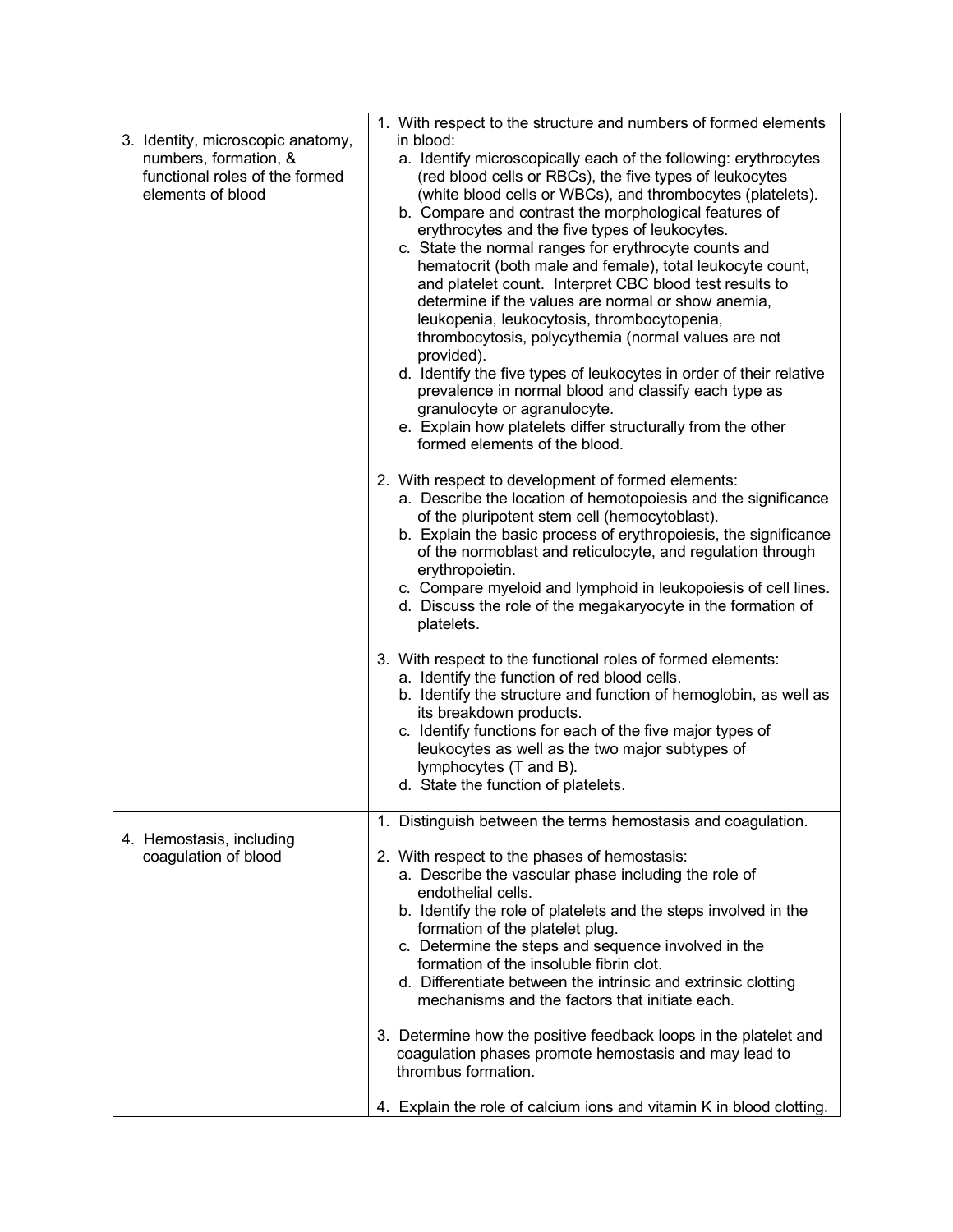|                                                | 5. Discuss the process of fibrinolysis, including the roles of<br>plasminogen, tissue plasminogen activator and plasmin, and<br>their roll in treating ischemic stroke.                                                                 |
|------------------------------------------------|-----------------------------------------------------------------------------------------------------------------------------------------------------------------------------------------------------------------------------------------|
|                                                | 6. Predict the consequences of deficits in specific clotting factors.<br>7. Identify specific coagulation disorders including hemophilia A<br>and B, Von Wallebrands, disseminated mitravascular<br>coagulation, thrombus, and embolus. |
|                                                | 8. Explain the mechanisms of action and give examples of<br>procoagulants, anticoagulants, and fibrinolytic drugs.                                                                                                                      |
| 5. ABO & Rh blood grouping                     | 1. Explain the role of surface antigens on RBCs in determining<br>blood groups.                                                                                                                                                         |
|                                                | 2. Identify the type of antigen and the type of antibodies present<br>in each ABO blood type.                                                                                                                                           |
|                                                | 3. Describe how the presence or absence of Rh antigen results in<br>blood being classified as positive or negative.                                                                                                                     |
|                                                | 4. Distinguish between the development of anti-Rh antibodies<br>and the development of anti-A and anti-B antibodies.                                                                                                                    |
|                                                | 5. Predict which blood types are compatible with what happens<br>when the incorrect ABO or Rh blood type is transfused.                                                                                                                 |
|                                                | 6. State which blood type is considered the universal donor and<br>which blood type is considered the universal recipient, and<br>explain why.                                                                                          |
|                                                | 1. Describe the position of the heart in the thoracic cavity.                                                                                                                                                                           |
| 6. Gross & microscopic anatomy<br>of the heart | 2. On the external heart identify the location of the four chambers<br>as well as the coronary sulcus, anterior interventricular sulcus,<br>and posterior interventricular sulcus.                                                      |
|                                                | 3. Identify and describe the function of the primary internal<br>structures of the heart, including chambers, septa, valves,<br>papillary muscles, chordate tendineae, and venous and arterial<br>openings.                             |
|                                                | 4. Compare and contrast the structure and function of the<br>atrioventricular and the semilunar valves.                                                                                                                                 |
|                                                | 5. Describe the layers of the pericardium and the location of the<br>pericardial cavity.                                                                                                                                                |
|                                                | 6. Identify myocardium and describe its histological structure,<br>including the significance of intercalated discs.                                                                                                                    |
|                                                | 7. Identify the structure and significance of the endocardium.                                                                                                                                                                          |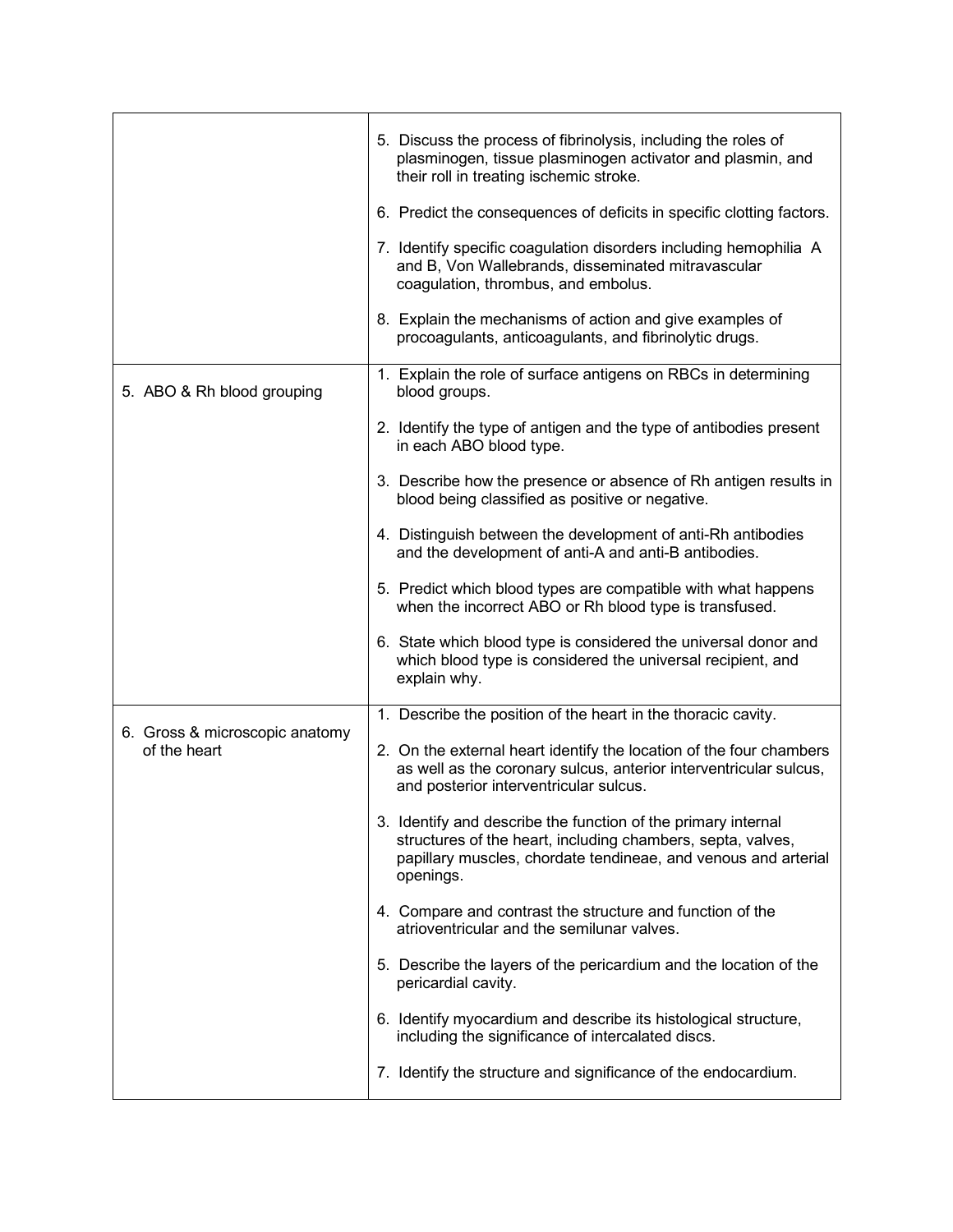|                                                              | 8. Identify the right and left coronary arteries and their branches,<br>the cardiac veins, and the coronary sinus, and describe<br>coronary circulation.                                                                                                                                                                                                                                                                                                                                                        |
|--------------------------------------------------------------|-----------------------------------------------------------------------------------------------------------------------------------------------------------------------------------------------------------------------------------------------------------------------------------------------------------------------------------------------------------------------------------------------------------------------------------------------------------------------------------------------------------------|
| 7. Physiology of cardiac muscle<br>contraction.              | 1. Identify the phases of the cardiac muscle action potential and<br>explain the ion movements that occur in each phase.                                                                                                                                                                                                                                                                                                                                                                                        |
|                                                              | 2. Contrast the way action potentials are generated in cardiac<br>pacemaker cells, in cardiac contractile cells and in skeletal<br>muscle cells.                                                                                                                                                                                                                                                                                                                                                                |
|                                                              | 3. Identify the significance of the plateau phase in the action<br>potential of a cardiac contractile cell.                                                                                                                                                                                                                                                                                                                                                                                                     |
|                                                              | 4. Compare and contrast cardiac muscle contraction and skeletal<br>muscle contraction.                                                                                                                                                                                                                                                                                                                                                                                                                          |
|                                                              | 5. Compare and contrast the role of nerves in the depolarization<br>of cardiac pacemaker cells, ventricular contractile cells, and<br>skeletal muscle cells.                                                                                                                                                                                                                                                                                                                                                    |
| 8. Blood flow through the heart                              | 1. Identify the major blood vessels entering and leaving the heart<br>and classify them as either an artery or a vein and as<br>containing either oxygen-rich or oxygen-poor blood.                                                                                                                                                                                                                                                                                                                             |
|                                                              | 2. Describe blood flow through the heart naming all chambers<br>and valves passed.                                                                                                                                                                                                                                                                                                                                                                                                                              |
|                                                              | 3. Explain the major factors that aid in movement of blood<br>through the heart and produce one-way flow.                                                                                                                                                                                                                                                                                                                                                                                                       |
|                                                              | 4. Explain how the heart is a double pump and why this is<br>significant.                                                                                                                                                                                                                                                                                                                                                                                                                                       |
| 9. Conduction system of the heart<br>& the electrocardiogram | 1. With respect to the conduction system of the heart:<br>a. List the parts of the conduction system and explain how the<br>system functions.<br>b. Define automaticity and explain why the SA node normally<br>paces the heart.<br>c. Analyze the effect of deficits in specific components in the<br>cardiac conduction cycle and how the cardiac conduction<br>system produces efficient pumping of blood.<br>d. Describe the role of the autonomic nervous system in the<br>regulation of cardiac function. |
|                                                              | 2. With respect to the electrocardiogram (EKG or ECG):<br>a. Identify the waveforms in a normal EKG.<br>b. Relate the waveforms to atrial and ventricular<br>depolarization and repolarization and to the activity of the<br>conduction system.                                                                                                                                                                                                                                                                 |
| 10. Cardiac cycle                                            | 1. Define cardiac cycle, systole, and diastole.                                                                                                                                                                                                                                                                                                                                                                                                                                                                 |
|                                                              | 2. Describe the phases of the cardiac cycle including ventricular<br>filling, isovolumetric contraction, ventricular ejection, and<br>isovolumetric relaxation.                                                                                                                                                                                                                                                                                                                                                 |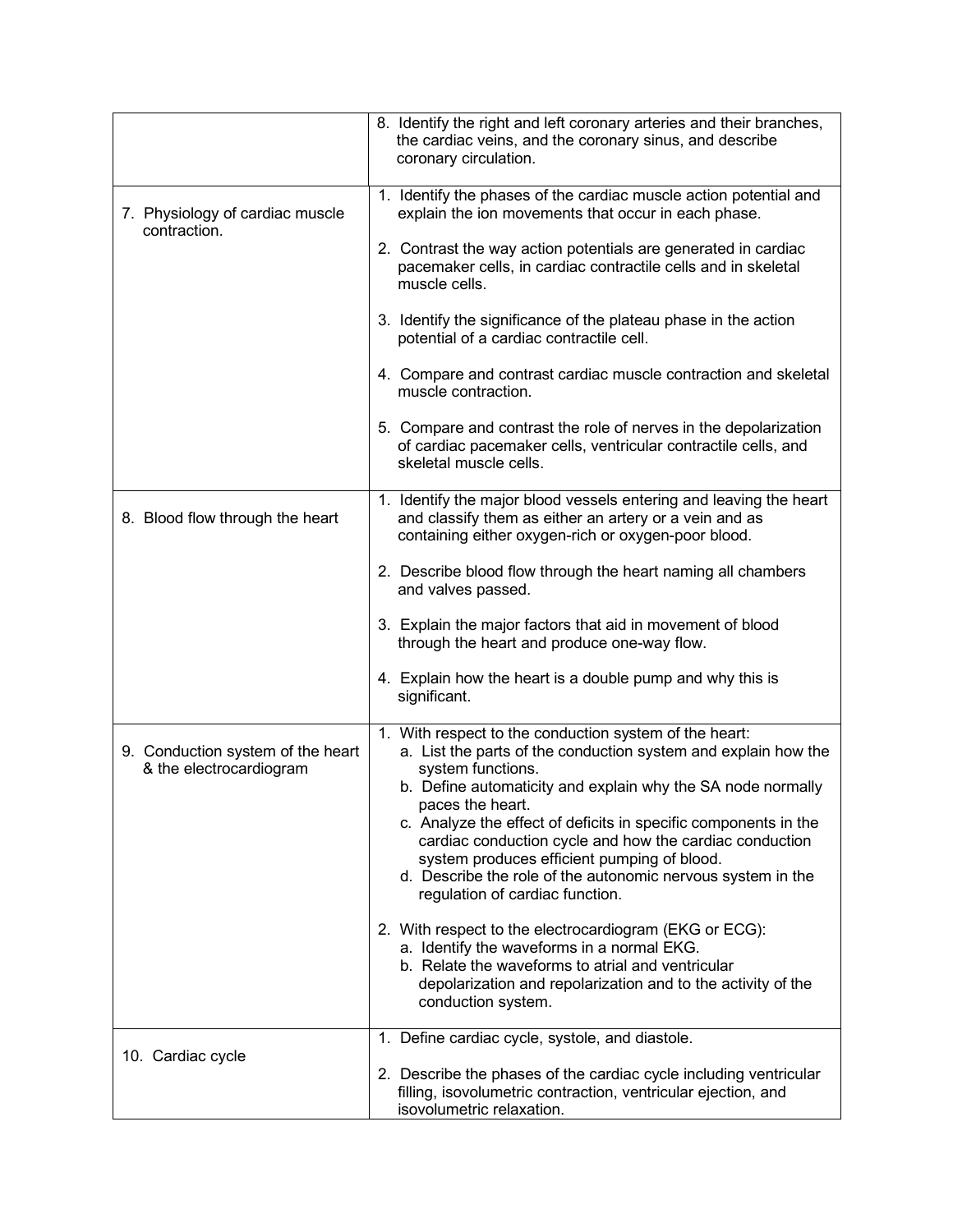|                                                                  | 3. Relate the EKG waveforms to the normal mechanical events<br>of the cardiac cycle.                                                                                                                                                                                                                                                                                                                                                                                                                                                                                                                                                                                                                                                                                                                                                                                      |
|------------------------------------------------------------------|---------------------------------------------------------------------------------------------------------------------------------------------------------------------------------------------------------------------------------------------------------------------------------------------------------------------------------------------------------------------------------------------------------------------------------------------------------------------------------------------------------------------------------------------------------------------------------------------------------------------------------------------------------------------------------------------------------------------------------------------------------------------------------------------------------------------------------------------------------------------------|
|                                                                  | 4. Explain how atrial systole is related to ventricular filling.                                                                                                                                                                                                                                                                                                                                                                                                                                                                                                                                                                                                                                                                                                                                                                                                          |
|                                                                  | 5. Relate the opening and closing of specific heart valves in each<br>phase of the cardiac cycle to pressure changes in the heart<br>chambers.                                                                                                                                                                                                                                                                                                                                                                                                                                                                                                                                                                                                                                                                                                                            |
|                                                                  | 6. Relate the heart sounds to the events of the cardiac cycle.                                                                                                                                                                                                                                                                                                                                                                                                                                                                                                                                                                                                                                                                                                                                                                                                            |
|                                                                  | 7. Define systolic and diastolic blood pressure and interpret a<br>graph of aortic pressure versus time during the cardiac cycle.                                                                                                                                                                                                                                                                                                                                                                                                                                                                                                                                                                                                                                                                                                                                         |
|                                                                  | 8. Compare and contrast pressure and volume changes of the<br>left and right ventricles during one cardiac cycle.                                                                                                                                                                                                                                                                                                                                                                                                                                                                                                                                                                                                                                                                                                                                                         |
|                                                                  | 9. Given the heart rate, calculate the length of one cardiac cycle.                                                                                                                                                                                                                                                                                                                                                                                                                                                                                                                                                                                                                                                                                                                                                                                                       |
| 11. Regulation of cardiac output,<br>stroke volume, & heart rate | 1. With respect to cardiac output (CO):<br>a. Define cardiac output, and state its units of measurement.<br>b. Calculate cardiac output, given stroke volume and heart<br>rate.<br>c. Predict how changes in heart rate (HR) and/or stroke<br>volume (SV) will affect cardiac output.<br>d. Calculate cardiac reserve and determine its significance.<br>2. With respect to stroke volume (SV):<br>a. Define end diastolic volume (EDV) and end systolic volume<br>(ESV) and calculate stroke volume (SV) given values for<br>EDV & ESV.<br>b. Define venous return, preload and afterload, and explain<br>the factors that affect them as well as how each of them<br>affects EDV, ESV and SV.<br>c. Demonstrate the significance of the Frank-Sterling inotropic<br>agents on SV.<br>d. Predict the effect of specific positive and negative inotropic<br>agents on SV. |
|                                                                  | 3. With respect to HR:<br>a. Discuss the influence of positive and negative chronotropic<br>agents on HR.<br>b. Predict the effect on cardiac output when changes in HR,<br>venous return, exercise, and an increase in<br>parasympathetic activity occur.                                                                                                                                                                                                                                                                                                                                                                                                                                                                                                                                                                                                                |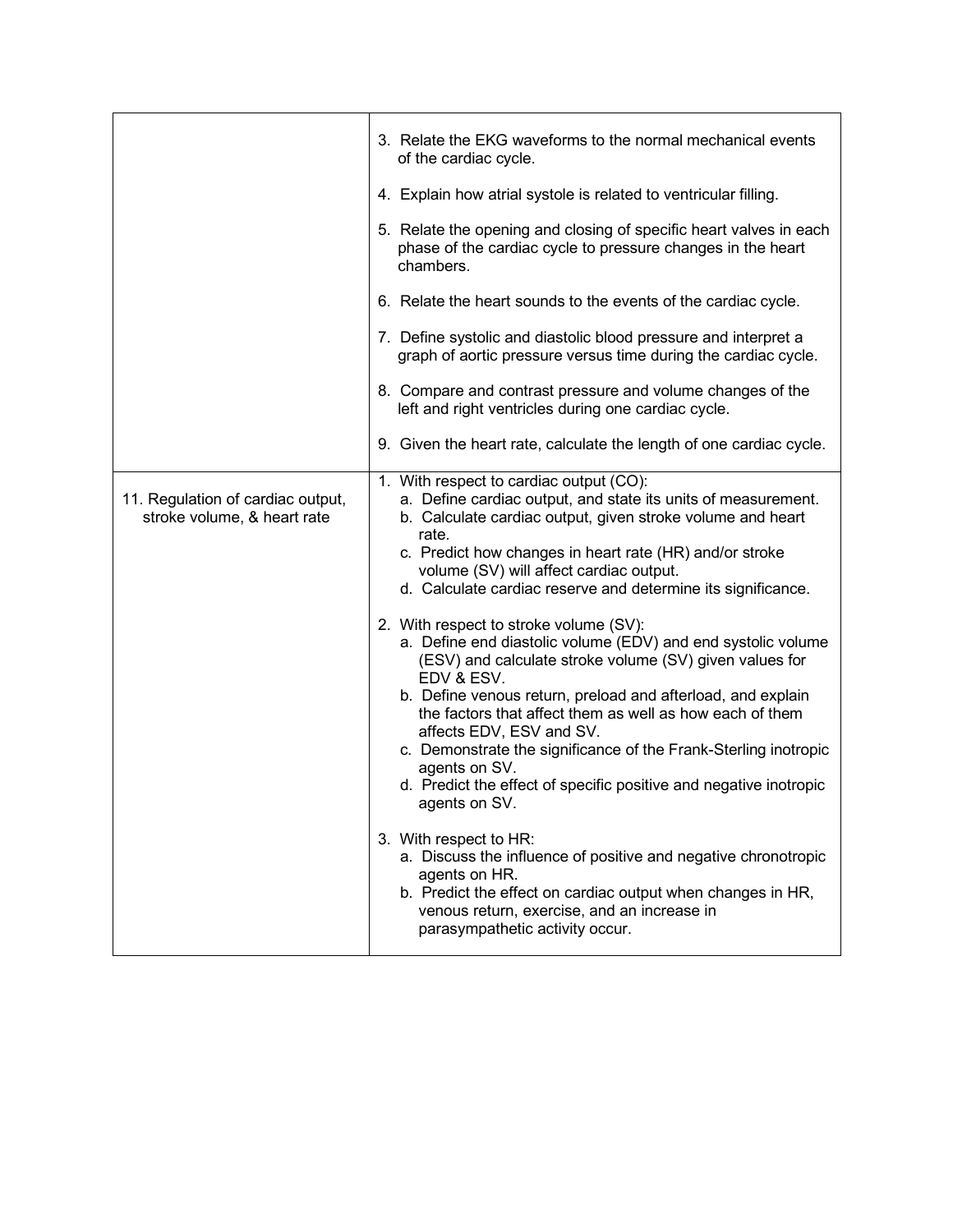| 12. Anatomy & functional roles of                                                                                                               | 1. Compare and contrast the structure of arteries and veins and<br>arterioles and venules.                                                                                                                                                                                                                                                                                                                                                                                                                                                                |
|-------------------------------------------------------------------------------------------------------------------------------------------------|-----------------------------------------------------------------------------------------------------------------------------------------------------------------------------------------------------------------------------------------------------------------------------------------------------------------------------------------------------------------------------------------------------------------------------------------------------------------------------------------------------------------------------------------------------------|
| the different types of blood<br>vessels                                                                                                         | 2. With respect to arteries and veins:<br>a. Identify the types of arteries and veins.<br>b. Correlate the anatomical structure of each type of blood<br>vessel with its function.<br>c. Define vasoconstriction, vasodilation, and venoconstriction<br>and identify their significance                                                                                                                                                                                                                                                                   |
|                                                                                                                                                 | 3. Describe the role of arterioles in regulating tissue blood flow<br>and<br>systemic arterial blood pressure.                                                                                                                                                                                                                                                                                                                                                                                                                                            |
|                                                                                                                                                 | 4. With respect to capillaries:<br>a. Identify how the composition of capillary walls differs from<br>that of other blood vessels.<br>b. Identify types of capillaries and state where in the body<br>each type is found.<br>c. Correlate the anatomical structure of capillaries with their<br>functions.                                                                                                                                                                                                                                                |
|                                                                                                                                                 | 5. Describe the location and function of the venous reserve.                                                                                                                                                                                                                                                                                                                                                                                                                                                                                              |
|                                                                                                                                                 | 6. Define anastomosis and explain the significance of<br>anastomoses, such as the Circle of Willis.                                                                                                                                                                                                                                                                                                                                                                                                                                                       |
|                                                                                                                                                 | 7. Identify the major arteries and veins.                                                                                                                                                                                                                                                                                                                                                                                                                                                                                                                 |
| 13. Pattern of blood circulation<br>throughout the body, including<br>systemic, pulmonary, coronary,<br>hepatic portal, & fetal<br>circulations | 1. With respect to the systemic and pulmonary circuits:<br>a. Describe the systemic and pulmonary circuits and discuss<br>the functions of each.<br>b. State which blood vessel type carries oxygen-rich blood<br>and which type carries oxygen-poor blood in each circuit.<br>2. With respect to the coronary circulation:                                                                                                                                                                                                                               |
|                                                                                                                                                 | a. Trace blood flow through the coronary circulation from the<br>aorta to the right atrium.                                                                                                                                                                                                                                                                                                                                                                                                                                                               |
|                                                                                                                                                 | b. Discuss the significance of collateral coronary circulation.<br>3. With respect to the hepatic portal circulation:<br>a. Identify the abdominal veins that coalesce to form the<br>hepatic portal vein, and list additional veins that empty into<br>it.<br>b. Explain how the hepatic portal circulation serves the liver.                                                                                                                                                                                                                            |
|                                                                                                                                                 | 4. With respect to the fetal circulation:<br>a. Describe the role of the placenta and umbilical blood<br>vessels in fetal circulation.<br>b. Identify the ductus venosus, foramen ovale, and ductus<br>arteriosus and explain their roles in fetal circulation.<br>c. Trace the pathway of blood flow from the placenta through<br>the fetal heart and body and back to the placenta.<br>d. For each umbilical vessel and the major fetal blood vessels,<br>state whether each vessel carries oxygen-rich, oxygen-poor<br>or mixed blood, and explain why |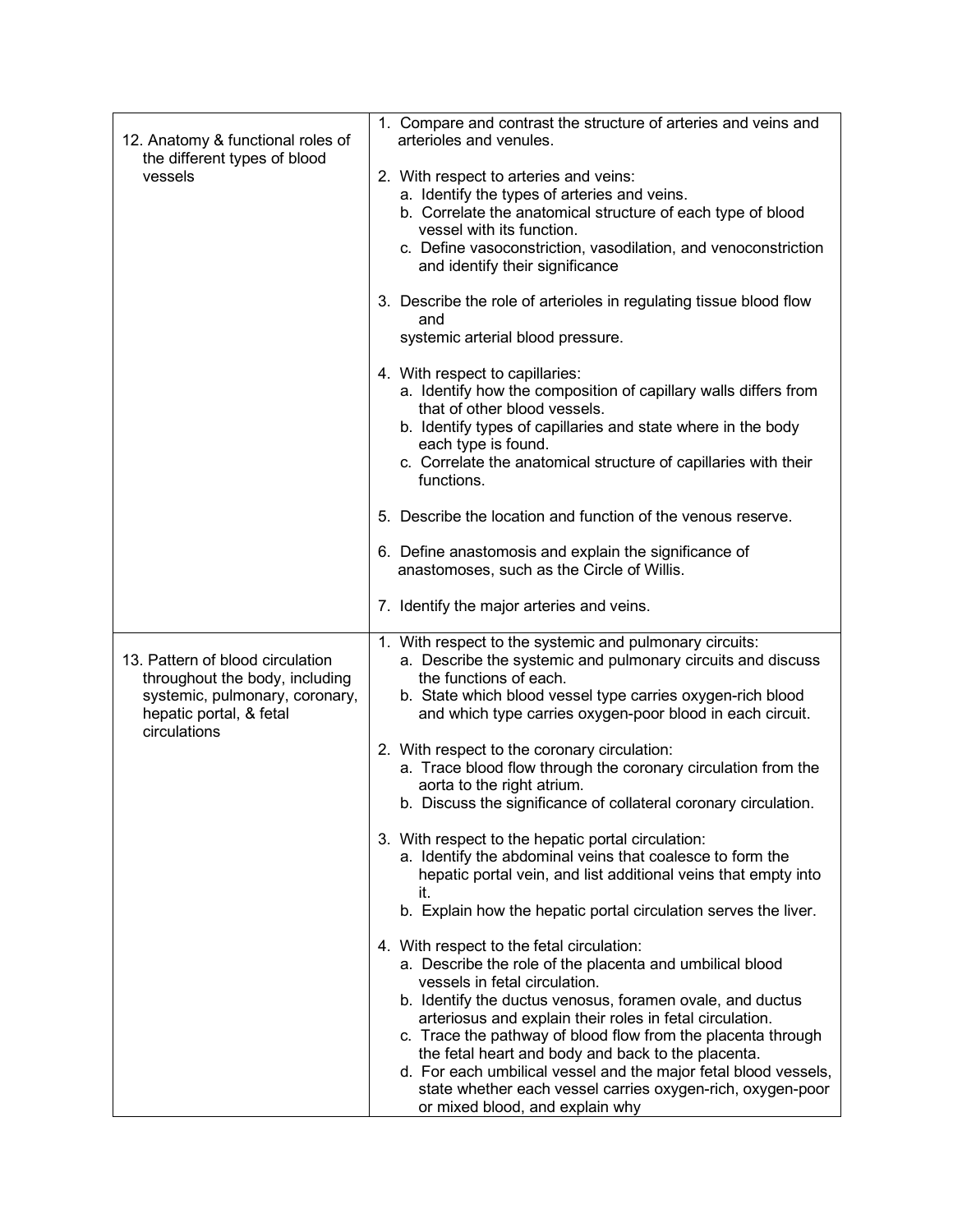|                                                                                                                            | e. With respect to the umbilical vessels, ductus venosus,<br>ductus arteriosus and foramen ovale, describe the changes<br>associated with birth and the ultimate postnatal fate of these<br>structures.<br>f. Compare and contrast prenatal and postnatal circulatory<br>pathways.                                                                                                                                                                                                                                                                                            |
|----------------------------------------------------------------------------------------------------------------------------|-------------------------------------------------------------------------------------------------------------------------------------------------------------------------------------------------------------------------------------------------------------------------------------------------------------------------------------------------------------------------------------------------------------------------------------------------------------------------------------------------------------------------------------------------------------------------------|
|                                                                                                                            | 1. Define blood flow, blood pressure, and peripheral resistance.                                                                                                                                                                                                                                                                                                                                                                                                                                                                                                              |
| 14. Blood pressure & its functional<br>interrelationships with cardiac<br>output, peripheral resistance, &<br>hemodynamics | 2. State and interpret the equation that relates blood flow to<br>pressure and resistance.                                                                                                                                                                                                                                                                                                                                                                                                                                                                                    |
|                                                                                                                            | 3. List the local, hormonal and neuronal factors that affect<br>peripheral resistance and explain the importance of each.                                                                                                                                                                                                                                                                                                                                                                                                                                                     |
|                                                                                                                            | 4. Interpret relevant graphs to explain the relationships between<br>vessel diameter, cross-sectional area, blood pressure, and<br>blood velocity.                                                                                                                                                                                                                                                                                                                                                                                                                            |
|                                                                                                                            | 5. Using a graph of pressures within the systemic circuit, interpret<br>the pressure changes that occur in the arteries, capillaries, and<br>veins.                                                                                                                                                                                                                                                                                                                                                                                                                           |
|                                                                                                                            | 6. Given values for systolic and diastolic blood pressure,<br>calculate pulse pressure (PP) and mean arterial pressure<br>$(MAP)$ .                                                                                                                                                                                                                                                                                                                                                                                                                                           |
|                                                                                                                            | 7. With respect to capillary exchange:<br>a. Explain the role of diffusion in capillary exchange of gases,<br>nutrients, and wastes.<br>b. Explain the roles of filtration and reabsorption in capillary<br>exchange of fluid.<br>c. Calculate net filtration pressure and identify factors that<br>would impair tissue perfusion.<br>d. Describe how net filtration pressure across the capillary<br>wall determines movement of fluid across the capillary wall.<br>e. Relate net filtration pressure to potential edema and the<br>need for a functional lymphatic system. |
|                                                                                                                            | 8. Discuss how muscular compression and the respiratory pump<br>aid venous return.                                                                                                                                                                                                                                                                                                                                                                                                                                                                                            |
|                                                                                                                            | 9. With respect to autoregulation:<br>a. Explain how autoregulation controls blood flow to individual<br>tissues.<br>b. Explain the role of the precapillary sphincter in                                                                                                                                                                                                                                                                                                                                                                                                     |
|                                                                                                                            | autoregulation.<br>c. List some chemicals that cause vasodilation and explain<br>when they are active.<br>d. List some chemicals that cause vasoconstriction and<br>explain when they are active.                                                                                                                                                                                                                                                                                                                                                                             |
|                                                                                                                            | 10. With respect to regulation of blood pressure:<br>a. During the baroreceptor reflex, explain how cardiac output<br>and peripheral resistance are regulated to maintain<br>adequate blood pressure on a moment-to-moment basis.                                                                                                                                                                                                                                                                                                                                             |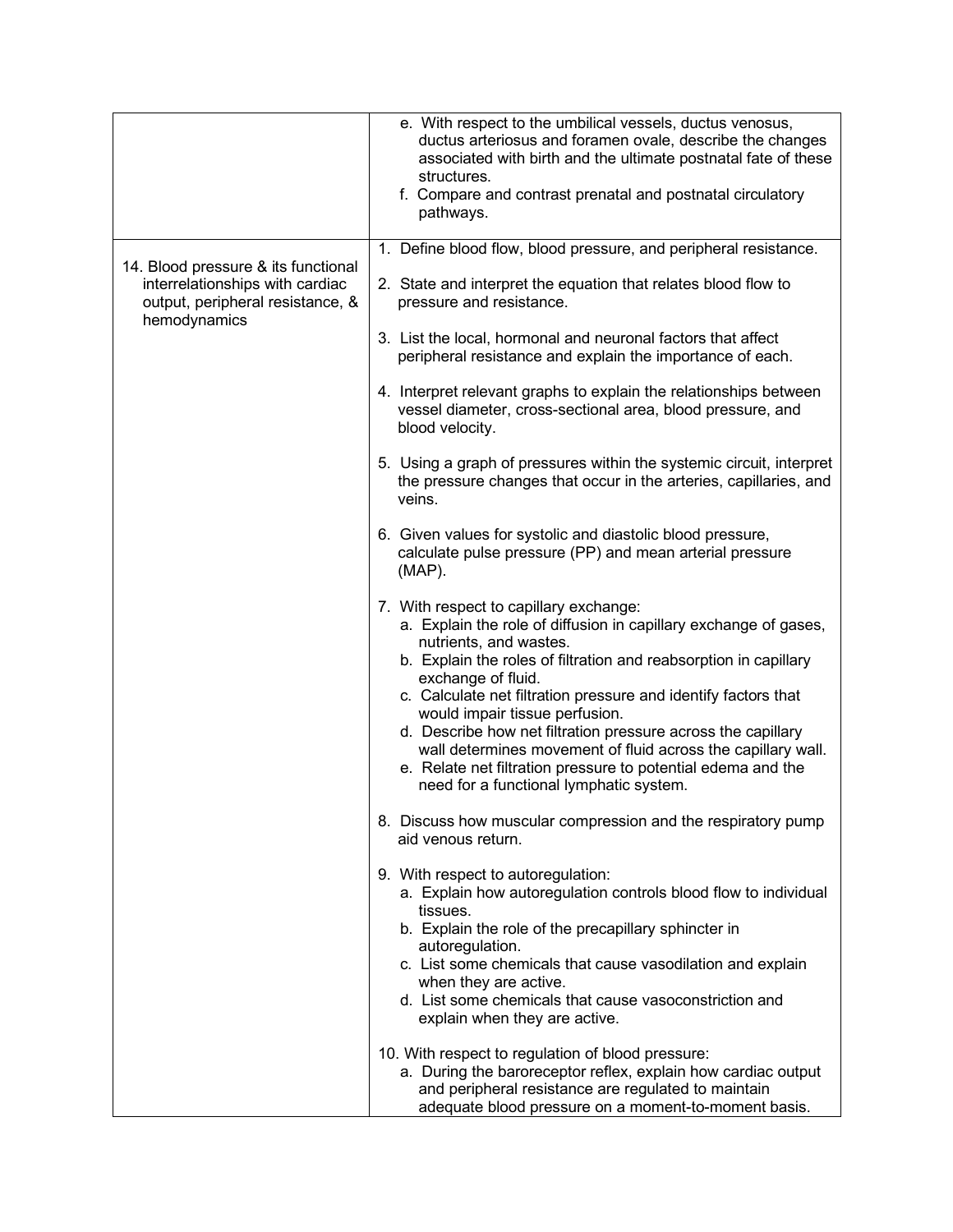|                                                      | b. During the chemoreceptor reflex, explain how the<br>respiratory and cardiovascular systems are coordinated to<br>provide flow and oxygen to body tissues.<br>c. Explain the role of thesympathetic nervous system in<br>regulation of blood pressure and volume.<br>d. Explain the role of hormones in regulation of blood<br>pressure, including the mechanism by which specific<br>hormones affect preload, heart rate, inotropic state, or<br>vascular resistance. |
|------------------------------------------------------|--------------------------------------------------------------------------------------------------------------------------------------------------------------------------------------------------------------------------------------------------------------------------------------------------------------------------------------------------------------------------------------------------------------------------------------------------------------------------|
| 15. Application of homeostatic<br>mechanisms         | 1. Provide specific examples to demonstrate how the<br>cardiovascular system responds to maintain homeostasis in<br>the body.                                                                                                                                                                                                                                                                                                                                            |
|                                                      | 2. Explain how the cardiovascular system relates to other body<br>systems to maintain homeostasis.                                                                                                                                                                                                                                                                                                                                                                       |
|                                                      | 3. Define shock and analyze situations to determine the type of<br>such in cardiogenic, hypovolumic, anaphylactic, septic, and<br>neruogenic shock.                                                                                                                                                                                                                                                                                                                      |
| 16. Predictions related to<br>homeostatic imbalance, | 1. Predict factors or situations affecting the cardiovascular<br>system that could disrupt homeostasis.                                                                                                                                                                                                                                                                                                                                                                  |
| including disease states &<br>disorders              | 2. Predict the types of problems that would occur in the body if<br>the cardiovascular system could not maintain homeostasis.<br>Specifically predict the consequences of right versus left<br>ventricular heart failure.                                                                                                                                                                                                                                                |
|                                                      | 3. Analyze ECG strips to determine the cause of specific<br>dysrhythmias including junctional rhythms, heart block (1 <sup>st</sup> , 2 <sup>nd</sup> ,<br>and 3 <sup>rd</sup> degree), atrial fibrillation, PVCs, ventricular fibrillation,<br>sinus bradycardia, sinus tachycardia, and asystole.                                                                                                                                                                      |

### **LYMPHATIC SYSTEM & IMMUNITY**

| 1. General functions of the<br>lymphatic system | Describe the major functions of the lymphatic system.                                                                                                 |
|-------------------------------------------------|-------------------------------------------------------------------------------------------------------------------------------------------------------|
| 2. Lymph & lymphatic vessels                    | 1. Compare and contrast whole blood, plasma, interstitial fluid,<br>and lymph.                                                                        |
|                                                 | 2. Compare and contrast lymphatic vessels and blood vessels in<br>terms of structure and function.                                                    |
|                                                 | 3. Describe the path of lymph circulation.                                                                                                            |
|                                                 | 4. Describe the mechanisms of lymph formation & circulation.                                                                                          |
| 3. Lymphatic cells, tissues, &<br>organs        | 1. Describe the basic structure and cellular composition of<br>lymphatic tissue and correlate it to the overall functions of the<br>lymphatic system. |
|                                                 | 2. For the lymph nodes, thymus, spleen, tonsils and other<br>aggregations of mucosae-associated lymphatic tissue (MALT):                              |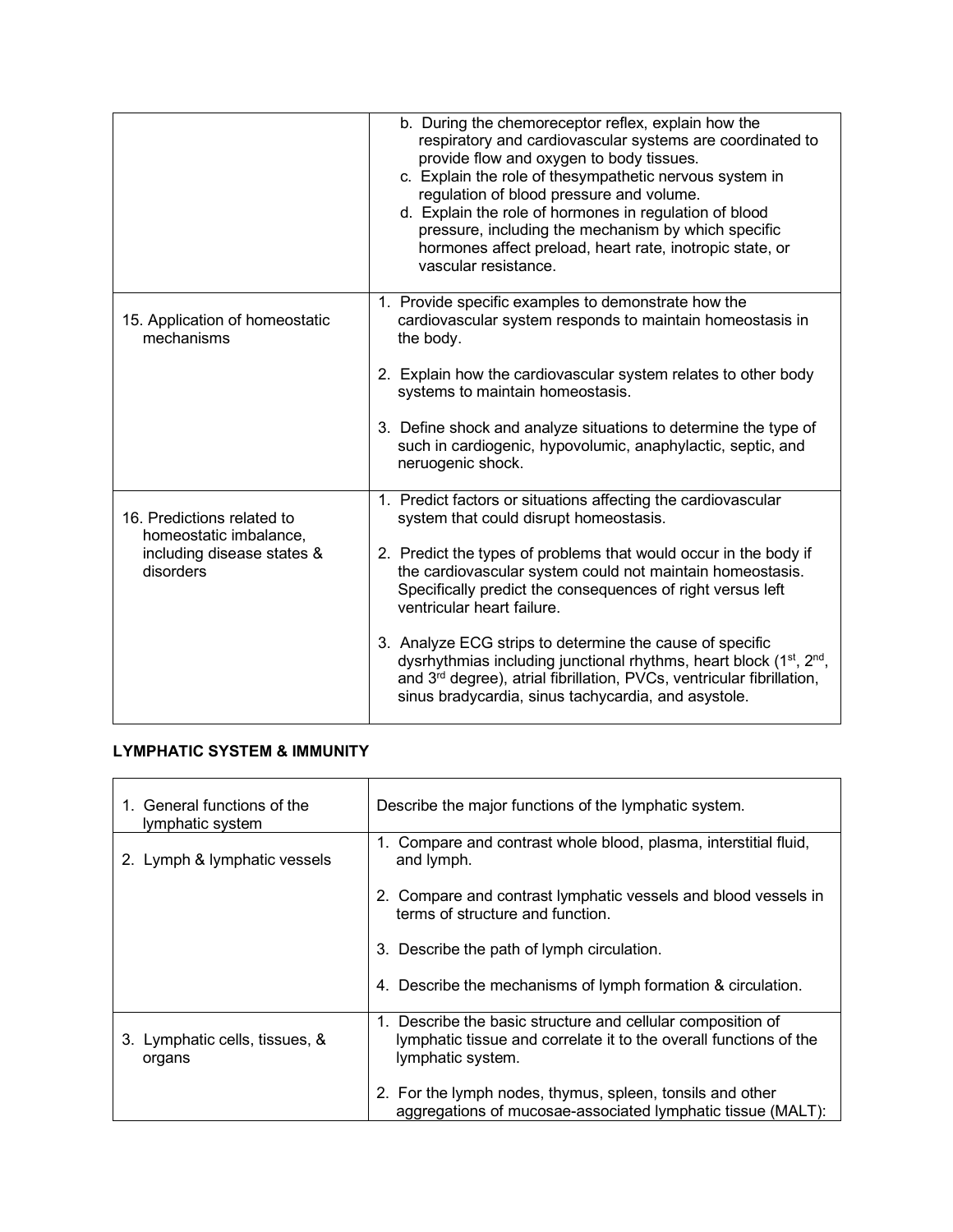|                                                       | a. Identify and describe the gross anatomical features of each<br>organ or tissue.<br>b. Identify and describe the microscopic anatomy of each<br>organ or tissue.<br>c. Describe the location in the body of each organ or tissue.<br>d. Describe the function of each organ or tissue.                                       |
|-------------------------------------------------------|--------------------------------------------------------------------------------------------------------------------------------------------------------------------------------------------------------------------------------------------------------------------------------------------------------------------------------|
| 4. Introduction to innate<br>(nonspecific) defenses & | 1. Compare and contrast innate (nonspecific) defenses with<br>adaptive (specific) defenses.                                                                                                                                                                                                                                    |
| adaptive (specific) defenses                          | 2. Define immunity and the immune system.                                                                                                                                                                                                                                                                                      |
|                                                       | 3. Describe the roles of various types of leukocytes in innate and<br>adaptive body defenses.                                                                                                                                                                                                                                  |
|                                                       | 4. Analyze ways in which the innate and adaptive body defenses<br>cooperate to enhance the overall resistance to disease.                                                                                                                                                                                                      |
| 5. Innate (nonspecific) defenses                      | 1. Identify the surface membrane barriers and describe their<br>physical, chemical, and microbiological mechanisms of<br>defense.                                                                                                                                                                                              |
|                                                       | 2. Define diapedesis, chemotaxis, opsonization, and membrane<br>attack complex and explain their importance for innate<br>defenses.                                                                                                                                                                                            |
|                                                       | 3. Describe the steps involved in phagocytosis and provide<br>examples of important phagocytic cells in the body.                                                                                                                                                                                                              |
|                                                       | 4. Identify natural killer cells and their function.                                                                                                                                                                                                                                                                           |
|                                                       | 5. Explain how complement and interferon function in body<br>defense.                                                                                                                                                                                                                                                          |
|                                                       | 6. Explain the role of pattern-recognition receptors in innate<br>defenses.                                                                                                                                                                                                                                                    |
|                                                       | 7. With respect to the inflammatory response:<br>a. Describe the mechanisms of inflammation initiation.<br>b. Summarize the cells and chemicals involved in the<br>inflammatory process.<br>c. Identify and explain the cause of the four cardinal signs of<br>inflammation.<br>d. Explain why inflammation can be beneficial. |
|                                                       | 8. With respect to fever:<br>a. Describe the mechanism of fever and the role of pyrogens.<br>b. Explain why fever can be beneficial.                                                                                                                                                                                           |
| 6. Overview of adaptive (specific)                    | 1. Distinguish between humoral and cell-mediated immunity.                                                                                                                                                                                                                                                                     |
| defenses                                              | 2. Describe the immunological memory (anamnestic) response.                                                                                                                                                                                                                                                                    |
| 7. Antigens & antigen processing                      | 1. Define antigen and antigen receptor.                                                                                                                                                                                                                                                                                        |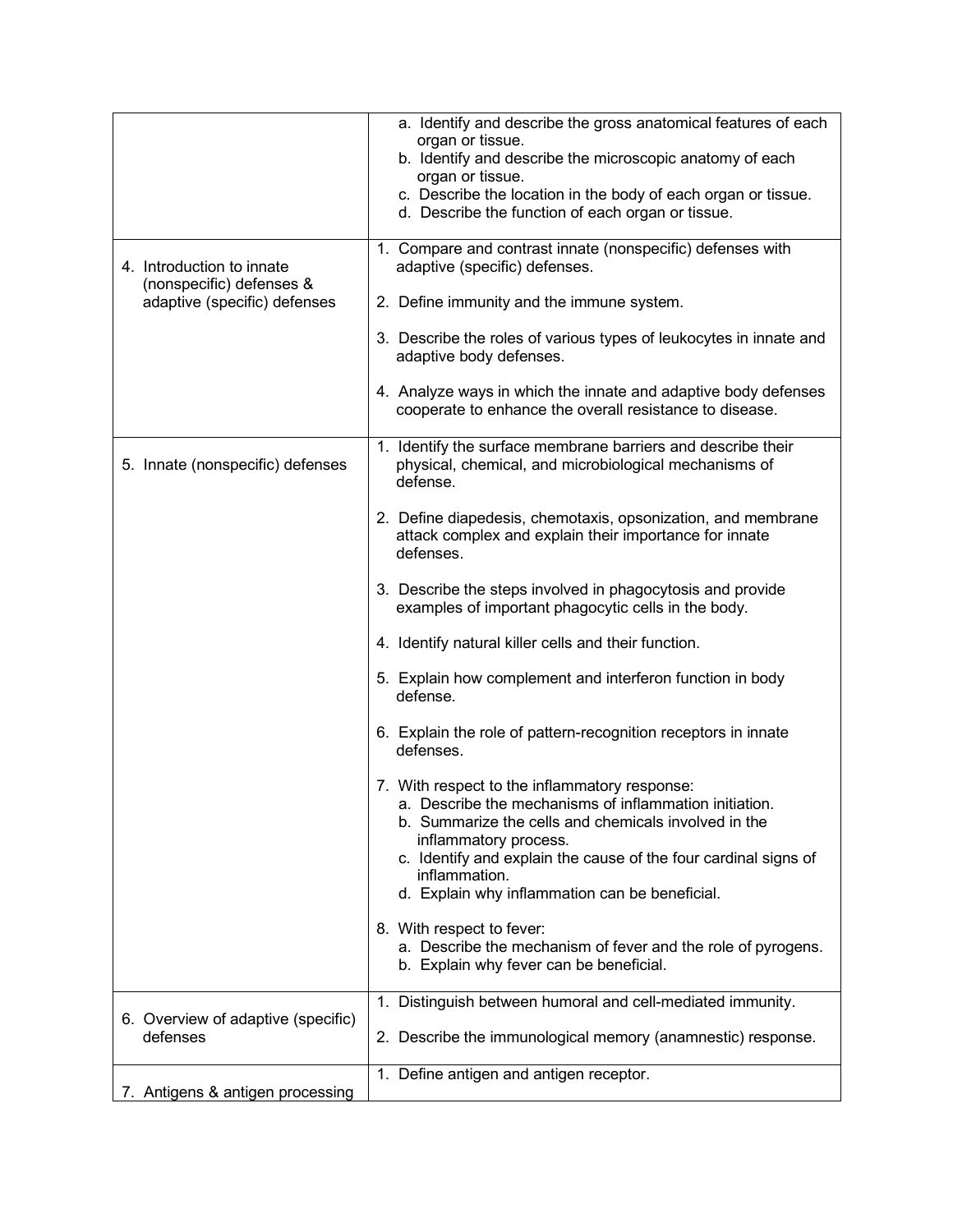|                                                     | 2. Distinguish among complete antigens, haptens, antigenic<br>determinants and self-antigens.                                                                                                                                                                                                                                                                                                                                                                                                                                                                                                    |
|-----------------------------------------------------|--------------------------------------------------------------------------------------------------------------------------------------------------------------------------------------------------------------------------------------------------------------------------------------------------------------------------------------------------------------------------------------------------------------------------------------------------------------------------------------------------------------------------------------------------------------------------------------------------|
|                                                     | 3. With respect to major histocompatibility complex (MHC):<br>a. Define MHC.<br>b. Differentiate between class I and class II MHC and MHC<br>proteins.<br>c. Explain the function of class I and class II MHC in adaptive<br>immunity.                                                                                                                                                                                                                                                                                                                                                           |
|                                                     | 4. Discuss the source of antigen receptor diversity.                                                                                                                                                                                                                                                                                                                                                                                                                                                                                                                                             |
|                                                     | 5. Explain the role of antigen-presenting cells (APCs) and provide<br>examples of cells that function as APCs.                                                                                                                                                                                                                                                                                                                                                                                                                                                                                   |
| 8. Lymphocytes & their role in<br>adaptive immunity | 1. Distinguish among the various types of lymphocytes, including<br>helper T cells, cytotoxic T cells, regulatory (or suppressor) T<br>cells, B cells, plasma cells, and memory cells.                                                                                                                                                                                                                                                                                                                                                                                                           |
|                                                     | 2. With respect to B cells and T cells:<br>a. Define immunocompetence and self tolerance and<br>distinguish between naïve and activated immune cells.<br>b. Compare and contrast the sites where the cells originate<br>and achieve their immunocompetence, and the primary<br>location of the immunocompetent cells in the body.<br>c. Compare and contrast the mechanisms of antigen<br>challenge and the clonal selection processes, including<br>effector cells, helper cells, memory cells, and important<br>cytokines.<br>d. Compare and contrast the defense mechanisms and<br>functions. |
|                                                     | 3. Recognize the contribution of clonal deletion to immunity.                                                                                                                                                                                                                                                                                                                                                                                                                                                                                                                                    |
| 9. Antibodies & their role in<br>adaptive immunity  | 1. Describe antibody structure.<br>2. Describe mechanisms of antibody action and correlate<br>mechanisms with effector functions.                                                                                                                                                                                                                                                                                                                                                                                                                                                                |
|                                                     | 3. Identify the five classes of antibodies and discuss structural<br>and functional features that distinguish each class.                                                                                                                                                                                                                                                                                                                                                                                                                                                                        |
|                                                     | 4. Interpret a graph of the primary and secondary immune<br>response, in terms of the relative concentrations of different<br>classes of antibodies produced over time.                                                                                                                                                                                                                                                                                                                                                                                                                          |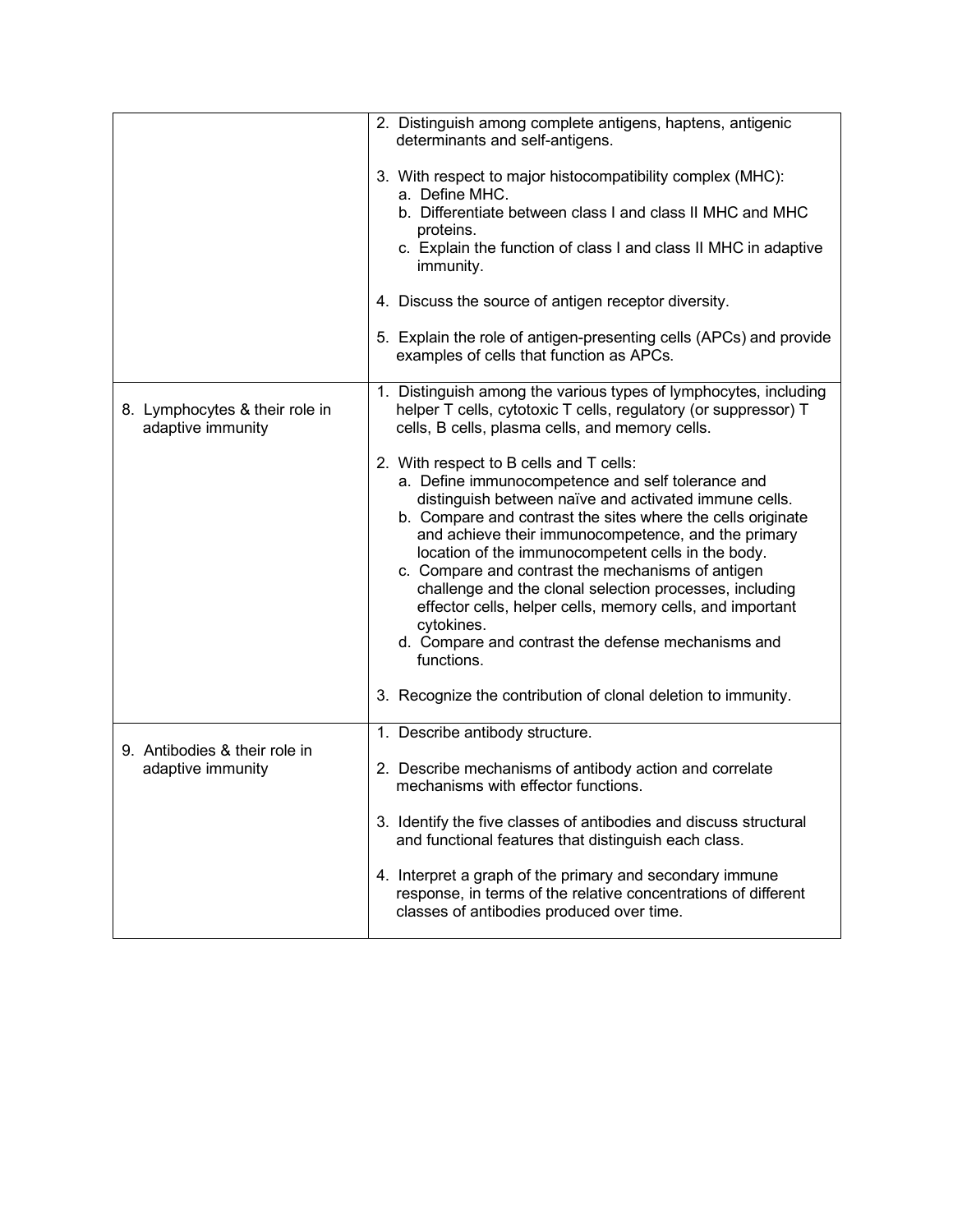| 10. Applied immunology                               | 1. Distinguish between active and passive immunity.<br>2. Describe natural and artificial examples of both active and<br>passive immunity.                                 |
|------------------------------------------------------|----------------------------------------------------------------------------------------------------------------------------------------------------------------------------|
|                                                      | 3. Provide examples of how applied immunology can be used to<br>diagnose, treat and prevent diseases.                                                                      |
| 11. Application of homeostatic<br>mechanisms         | 1. Provide specific examples to demonstrate how the lymphatic<br>and immune systems respond to maintain homeostasis in the<br>body.                                        |
|                                                      | 2. Explain how the lymphatic and immune systems relate to other<br>body systems to maintain homeostasis.                                                                   |
| 12. Predictions related to<br>homeostatic imbalance, | 1. Predict factors or situations affecting the lymphatic and<br>immune systems that could disrupt homeostasis.                                                             |
| including disease states &<br>disorders              | 2. Predict the types of problems that would occur in the body if<br>the lymphatic and immune systems could not maintain<br>homeostasis.                                    |
|                                                      | 3. Predict the consequences of obstruction of lymphatic drainage.<br>Explain the role of lymph nodes in cancer staging.                                                    |
|                                                      | 4. Identify specific autoimmune disorders and predict<br>consequences of the presence of autoantibodies associated<br>with disorders such as systemic lupus erythematosis. |

## **RESPIRATORY SYSTEM**

| 1. General functions of the<br>respiratory system                              | 1. Describe the major function of the respiratory system.<br>2. Describe the four respiratory processes - ventilation, external<br>respiration (gas exchange at lung), internal respiration (gas<br>exchange at body tissues), and cellular respiration.                                                                                                             |
|--------------------------------------------------------------------------------|----------------------------------------------------------------------------------------------------------------------------------------------------------------------------------------------------------------------------------------------------------------------------------------------------------------------------------------------------------------------|
| 2. Gross & microscopic anatomy<br>of the respiratory tract &<br>related organs | 1. Distinguish between the upper and lower respiratory tracts.<br>2. Distinguish between the conducting and respiratory zones of<br>the respiratory tract.<br>3. List, in order, the respiratory structures that air passes through<br>during inspiration.                                                                                                           |
|                                                                                | 4. For each of the following – nasal cavities, paranasal sinuses,<br>pharynx, larynx, trachea, bronchi, lungs, pleural membranes,<br>pulmonary blood vessels and nerves, thoracic and pleural<br>cavities, and diaphragm:<br>a. Identify each structure.<br>b. Describe the gross anatomical features of each structure.<br>c. State the function of each structure. |
|                                                                                | 5. Relate the anatomical structures of the respiratory system to<br>adjacent organs and tissues.                                                                                                                                                                                                                                                                     |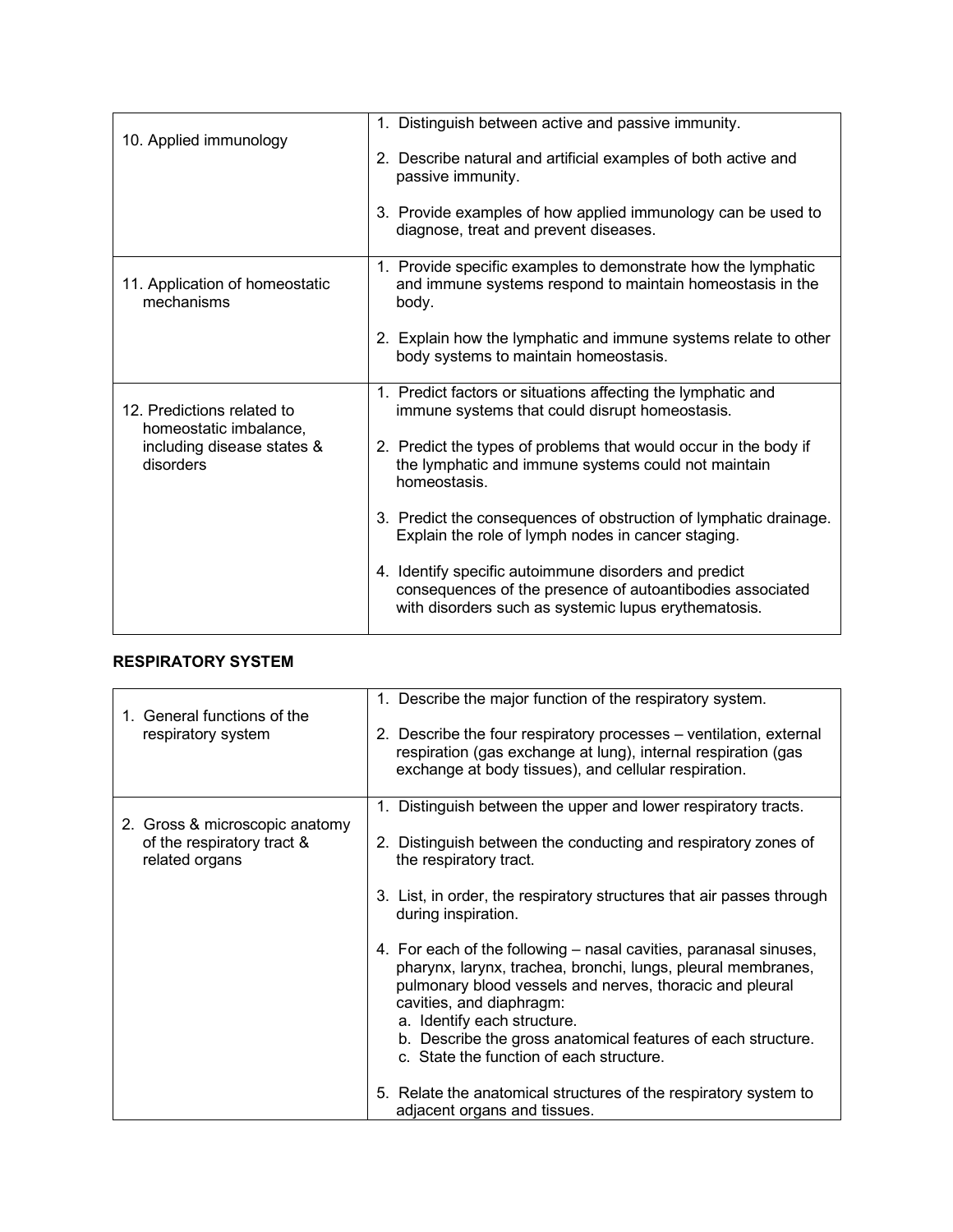|                                                         | 6. For each of the following - respiratory (nasal) mucosa, the<br>layers of the tracheal wall, the bronchi and bronchioles, the<br>three cell types found in alveoli, and the respiratory membrane:<br>a. Identify each structure.<br>b. Describe the microscopic anatomy of each structure.<br>c. State the function of each structure.<br>7. Identify the changes in epithelial and connective tissue seen in<br>various portions of the air passageways and relate these<br>changes to function. |
|---------------------------------------------------------|-----------------------------------------------------------------------------------------------------------------------------------------------------------------------------------------------------------------------------------------------------------------------------------------------------------------------------------------------------------------------------------------------------------------------------------------------------------------------------------------------------|
|                                                         | 1. Define pulmonary ventilation, inspiration, and expiration.                                                                                                                                                                                                                                                                                                                                                                                                                                       |
| 3. Mechanisms of pulmonary<br>ventilation               | 2. Identify the muscles used during quiet inspiration, during<br>forced inspiration, and during forced expiration, as well as the<br>nerves responsible for stimulating those muscles.                                                                                                                                                                                                                                                                                                              |
|                                                         | 3. Define and state relative values for atmospheric pressure,<br>intrapulmonary pressure, intrapleural pressure, and<br>transpulmonary pressure.                                                                                                                                                                                                                                                                                                                                                    |
|                                                         | 4. State Boyle's Law and relate this law to the specific sequence<br>of events (muscle contractions/relaxations and<br>pressure/volume changes) causing inspiration and expiration.                                                                                                                                                                                                                                                                                                                 |
|                                                         | 5. Explain how each of the following affect pulmonary ventilation:<br>bronchiolar smooth muscle contractions, lung and thoracic wall<br>compliance and recoil, and pulmonary surfactant and alveolar<br>surface tension.                                                                                                                                                                                                                                                                            |
|                                                         | 6. Describe the forces that tend to collapse the lungs and those<br>that normally oppose or prevent collapse.                                                                                                                                                                                                                                                                                                                                                                                       |
| 4. Pulmonary air volumes &<br>capacities                | 1. Define, identify, and determine values for the respiratory<br>volumes (IRV, TV, ERV, and RV) and the respiratory capacities<br>(IC, FRC, VC, and TLC).                                                                                                                                                                                                                                                                                                                                           |
|                                                         | 2. Define and calculate values for minute ventilation and alveolar<br>ventilation.                                                                                                                                                                                                                                                                                                                                                                                                                  |
|                                                         | 3. Define anatomical dead space and explain the effect of<br>anatomical dead space on alveolar ventilation and on the<br>composition of alveolar and expired air.                                                                                                                                                                                                                                                                                                                                   |
| 5. Mechanisms of gas exchange<br>in the lungs & tissues | 1. Predict how Dalton's Law, Charles' Law, and Henry's Law<br>relate to the events of external and internal respiration and to<br>the amounts of oxygen and carbon dioxide dissolved in plasma<br>under different conditions.                                                                                                                                                                                                                                                                       |
|                                                         | 2. With respect to external respiration:<br>a. Describe oxygen and carbon dioxide concentration<br>gradients and net gas movement.<br>b. Analyze how oxygen and carbon dioxide movements are<br>affected by changes in partial pressure gradients (e.g., at                                                                                                                                                                                                                                         |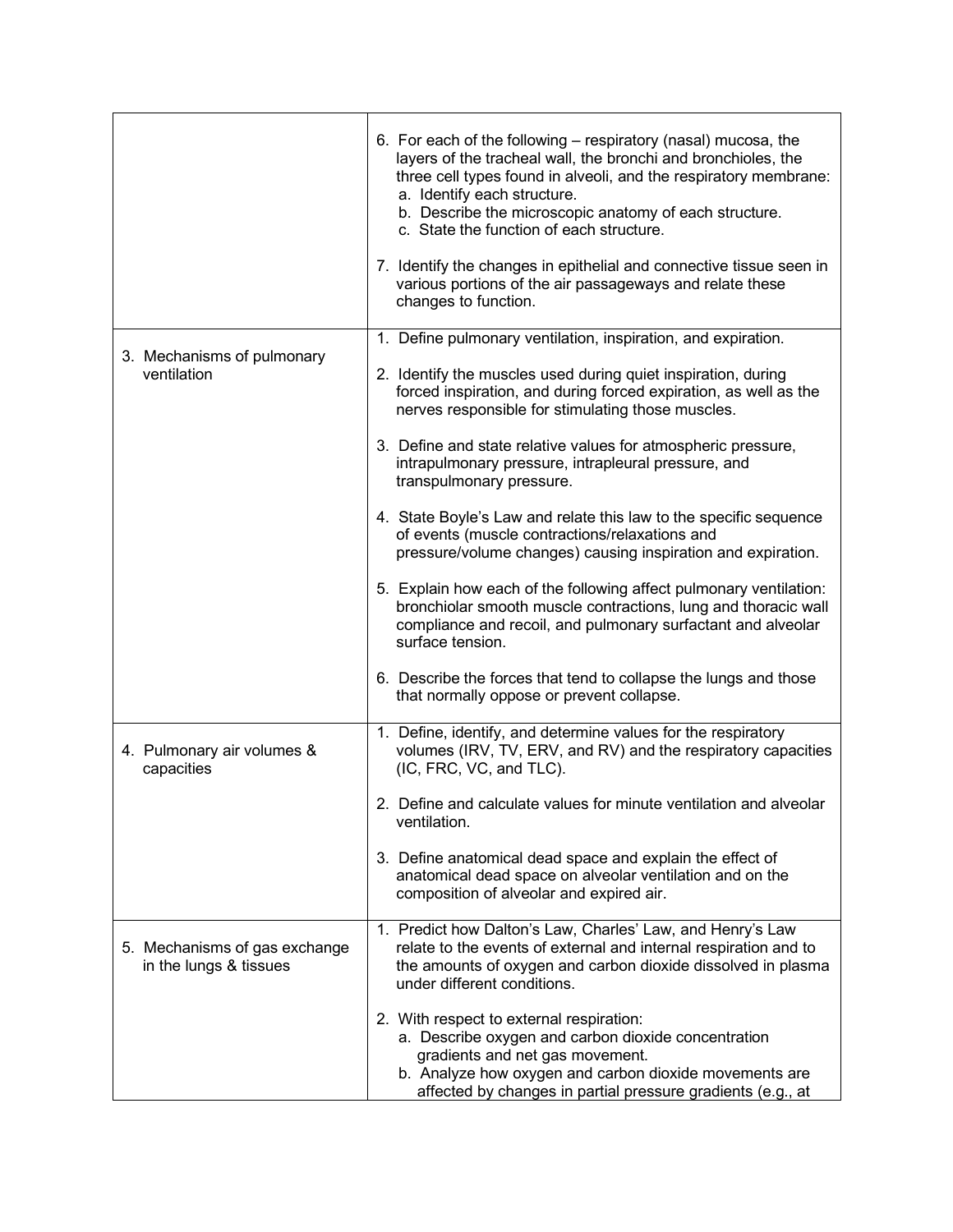|                                                | high altitude), surface area, diffusion distance, and solubility<br>and molecular weight of the gases.<br>c. Recognize the mechanisms of ventilation-perfusion<br>coupling and predict the effect that reduced alveolar<br>ventilation has on pulmonary blood flow and the effect that<br>reduced pulmonary blood flow has on bronchiole diameter<br>and alveolar ventilation.<br>3. With respect to internal respiration:<br>a. Determine the locations where oxygen and carbon dioxide<br>concentration gradients are highest and lowest and predict<br>net gas movements.<br>b. Explain the factors that maintain oxygen and carbon dioxide<br>gradients between blood and tissue cells.                                                                                                                                                                                                                                                                                                                                                                                                                           |
|------------------------------------------------|-----------------------------------------------------------------------------------------------------------------------------------------------------------------------------------------------------------------------------------------------------------------------------------------------------------------------------------------------------------------------------------------------------------------------------------------------------------------------------------------------------------------------------------------------------------------------------------------------------------------------------------------------------------------------------------------------------------------------------------------------------------------------------------------------------------------------------------------------------------------------------------------------------------------------------------------------------------------------------------------------------------------------------------------------------------------------------------------------------------------------|
| 6. Mechanisms of gas transport in<br>the blood | 1. With respect to oxygen transport:<br>a. Describe the ways in which oxygen is transported in blood<br>and discuss the relative importance of each to total oxygen<br>transport.<br>b. Predict how raising or lowering the partial pressure of<br>oxygen will shift the equilibrium                                                                                                                                                                                                                                                                                                                                                                                                                                                                                                                                                                                                                                                                                                                                                                                                                                  |
|                                                | 2. With respect to the oxygen-hemoglobin saturation curve:<br>a. Interpret the curve at low and high partial pressures of<br>oxygen.<br>b. List factors that shift the curve down and to the right, and<br>explain how this results in increased oxygen delivery to the<br>tissues.<br>c. List factors that shift the curve up and to the left, and<br>explain how this facilitates oxygen binding to hemoglobin in<br>the lungs.<br>d. Describe the oxygen-fetal hemoglobin saturation curve and<br>its impact on oxygen delivery to fetal tissues.                                                                                                                                                                                                                                                                                                                                                                                                                                                                                                                                                                  |
|                                                | 3. With respect to carbon dioxide transport:<br>a. Describe the ways in which carbon dioxide is transported in<br>blood and discuss the relative importance of each to total<br>carbon dioxide transport.<br>b. Identify the reversible chemical equation for the reaction of<br>carbon dioxide and water to carbonic acid and then to<br>hydrogen ion and bicarbonate ion.<br>c. Explain the relationship between pH and hydrogen ion<br>concentration.<br>d. Predict how changing the partial pressure of carbon dioxide<br>will affect the pH and the concentration bicarbonate ions in<br>the plasma.<br>e. Predict how changing the pH or the concentration of<br>bicarbonate ions will affect the partial pressure of carbon<br>dioxide in the plasma.<br>f. State the reversible chemical equation for carbon dioxide<br>binding to deoxyhemoglobin and predict how changing<br>carbon dioxide concentrations will affect deoxyhemoglobin<br>levels in the tissues and the lungs.<br>g. Explain how each of the following relates to carbon dioxide<br>transport: carbonic anhydrase, hydrogen ions binding to |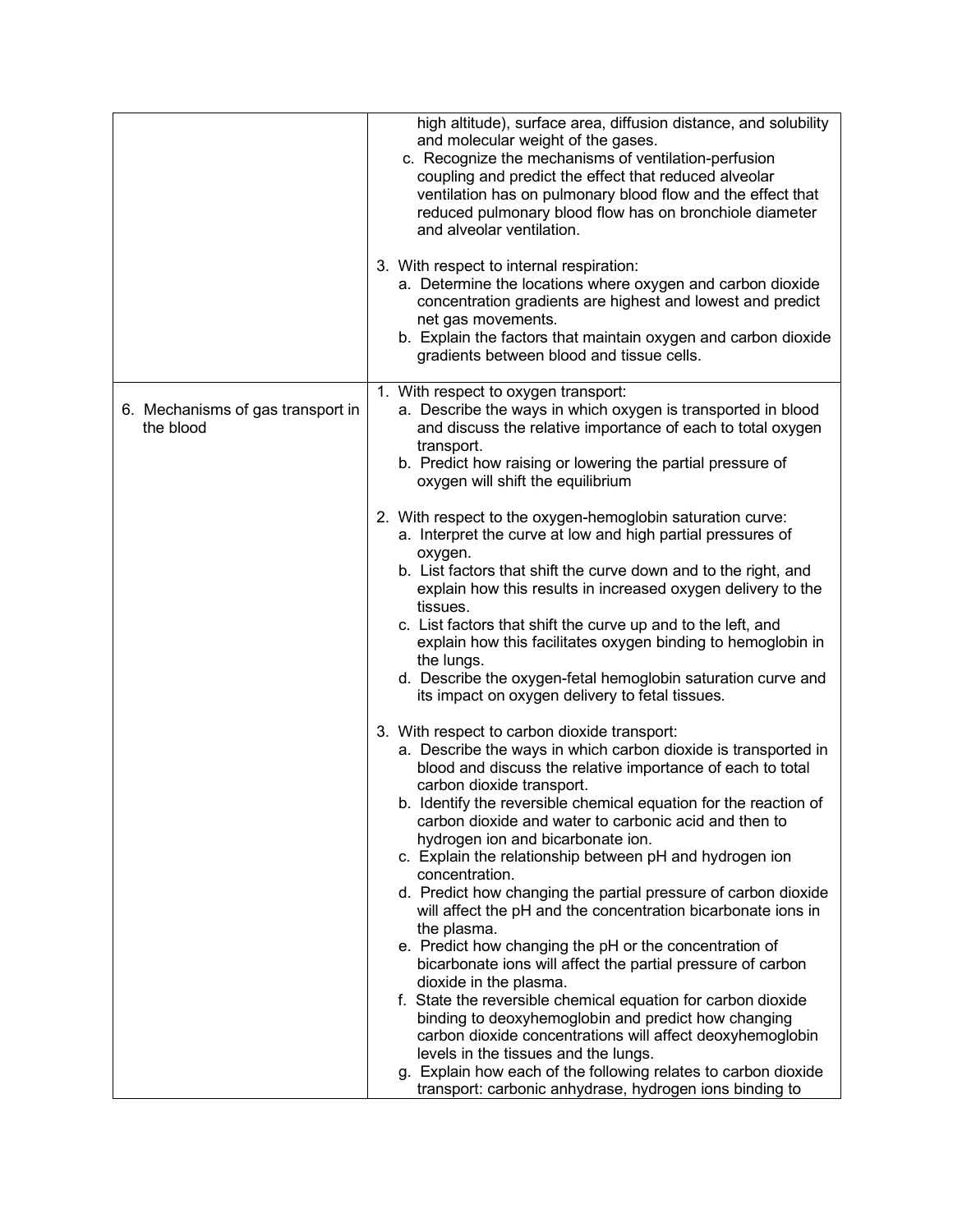|                                                     | hemoglobin and plasma proteins, the chloride ion shift, and<br>the oxygen-hemoglobin saturation level.                                              |
|-----------------------------------------------------|-----------------------------------------------------------------------------------------------------------------------------------------------------|
| 7. Control of pulmonary<br>ventilation              | 1. Describe the locations and functions of the brainstem<br>respiratory system.                                                                     |
|                                                     | 2. Identify the major chemical and neural stimuli to the respiratory<br>centers.                                                                    |
|                                                     | 3. Compare and contrast the central and peripheral<br>chemoreceptors.                                                                               |
|                                                     | 4. Define hyperventilation, hypoventilation, panting, eupnea,<br>hyperpnea and apnea.                                                               |
|                                                     | 5. Explain why it is possible to hold one's breath longer after<br>hyperventilating than after eupnea.                                              |
| 8. Application of homeostatic<br>mechanisms         | 1. Provide specific examples to demonstrate how the respiratory<br>system responds to maintain homeostasis in the body.                             |
|                                                     | 2. Explain how the respiratory system relates to other body<br>systems to maintain homeostasis.                                                     |
| 9. Predictions related to<br>homeostatic imbalance, | 1. Predict factors or situations affecting the respiratory system<br>that could disrupt homeostasis.                                                |
| including disease states &<br>disorders             | 2. Predict the types of problems that would occur in the body if<br>the respiratory system could not maintain homeostasis.                          |
|                                                     | 3. Identify the consequences of smoking on the respiratory<br>system and on other systems of the body.                                              |
|                                                     | 4. Predict the consequences of the following pathologies:<br>emphysema, asthma, lung cancer, pulmonary edema,<br>pulmonary fibrosis, and pneumonia. |

# **DIGESTIVE SYSTEM**

| 1. General functions of the<br>digestive system           | Describe the major functions of the digestive system.                                                                                                                                                                                                                                                                                                                                                                                                                                  |
|-----------------------------------------------------------|----------------------------------------------------------------------------------------------------------------------------------------------------------------------------------------------------------------------------------------------------------------------------------------------------------------------------------------------------------------------------------------------------------------------------------------------------------------------------------------|
| 2. Gross & microscopic anatomy<br>of the alimentary canal | 1. With respect to the wall of the alimentary canal:<br>a. Identify, and describe the histological structure and the<br>function of, each of the four layers of the wall - the mucosa,<br>the submucosa, the muscularis externa, and the serosa<br>(visceral peritoneum).<br>b. Describe regional specializations in the histological<br>structure of the alimentary canal and relate these<br>specializations to the functions of the particular organs in<br>which they are located. |
|                                                           | 2. With respect to the oral cavity:<br>a. Identify the boundaries of the oral cavity.                                                                                                                                                                                                                                                                                                                                                                                                  |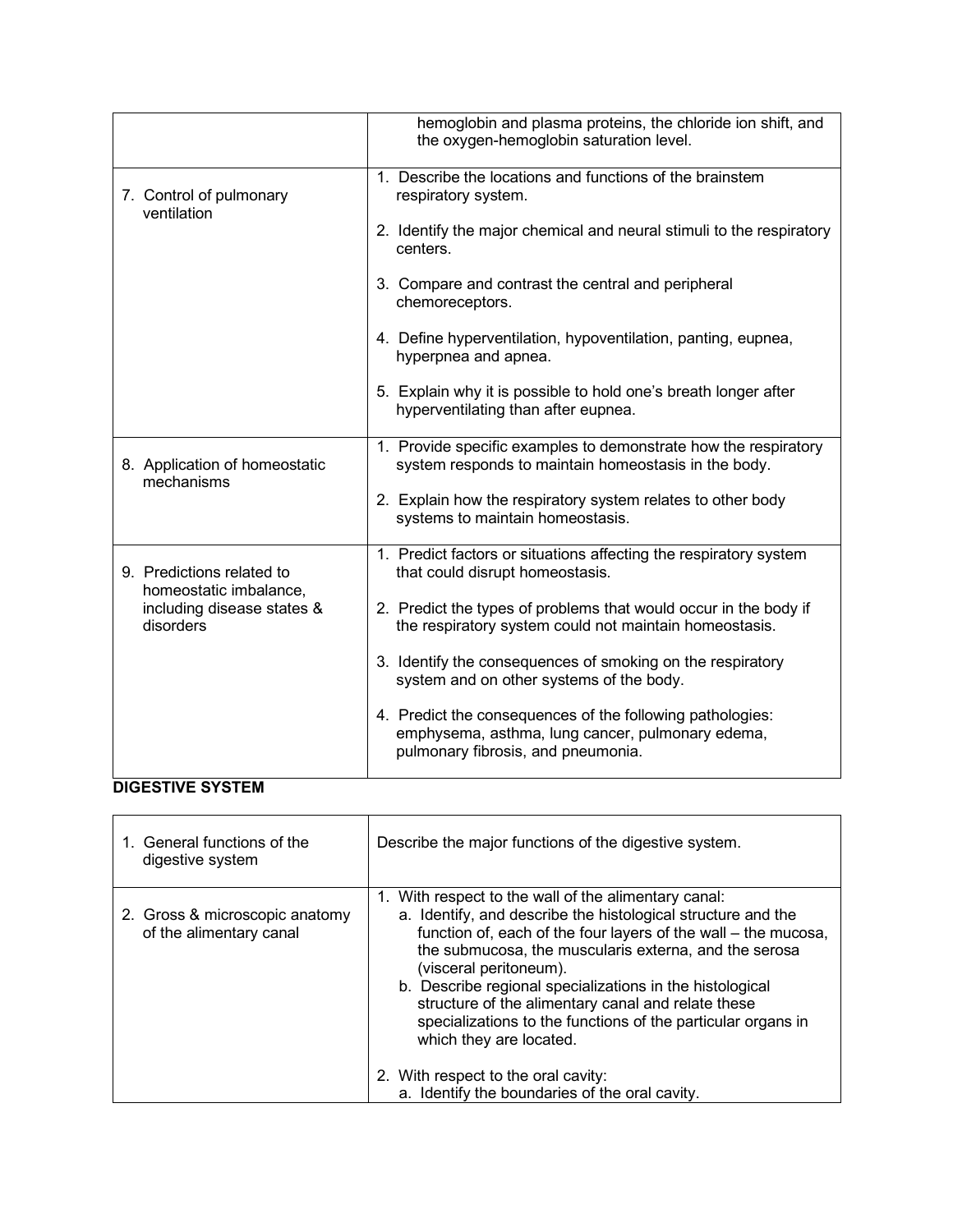| b. Identify the hard and soft palates and discuss their<br>functions.<br>c. Describe the structures of the tongue, including taste buds<br>and papillae, and discuss their functions.<br>d. Identify the different types of teeth and discuss their<br>functions.<br>e. Identify dental formulas for both deciduous and permanent<br>teeth.<br>f. Identify the anatomical structures of a tooth.                                                                                                                                                                                                                                              |
|-----------------------------------------------------------------------------------------------------------------------------------------------------------------------------------------------------------------------------------------------------------------------------------------------------------------------------------------------------------------------------------------------------------------------------------------------------------------------------------------------------------------------------------------------------------------------------------------------------------------------------------------------|
| 3. Identify the naso-, oro- and laryngopharynx and classify these<br>regions with respect to passage of food and/or air through<br>them.                                                                                                                                                                                                                                                                                                                                                                                                                                                                                                      |
| 4. With respect to the esophagus:<br>a. Describe the structure and discuss the function of the upper<br>esophageal and lower esophageal (cardiac) sphincters.<br>b. Describe the locations of skeletal and smooth muscle within<br>the wall of the esophagus.                                                                                                                                                                                                                                                                                                                                                                                 |
| 5. With respect to the stomach:<br>a. Describe the structure and discuss the function of the<br>cardiac and pyloric sphincters.<br>b. Identify the structure and discuss the function of the cardiac<br>region, the fundus, the body and the pyloric region of the<br>stomach.<br>c. Identify the significance of rugae.<br>d. Discuss the function of the oblique muscle layer of the<br>stomach.<br>e. Identify the structure of a gastric gland including the<br>location of the chief (zymogenic) cells, parietal (oxynic)<br>cells, enteroendocrine cells, and mucous cells, and discuss<br>the functions of these different cell types. |
| 6. With respect to the small intesting:<br>a. Identify the location and discuss the relative length and the<br>functions of the duodenum, jejunum, and ileum.<br>b. Identify and discuss the histology and functions of the<br>plicae circulars, villi, and microvilli.<br>c. Identify Brunner's glands (duodenal glands) in the<br>duodenum and Crypts of Leiberkuhn (intestinal glands) in all<br>portions of the small intestine, and discuss the function of<br>these glands.                                                                                                                                                             |
| 7. With respect to the large intestine:<br>a. Describe the structure and discuss the function of the<br>ileocecal valve and the internal and external anal<br>sphincters.<br>b. Identify the location and discuss the functions of the cecum<br>and appendix, the ascending, transverse, descending, and<br>sigmoid colon, the rectum, and the anus.<br>c. Identify and discuss the functions of teniae coli, haustra,<br>and epiploic appendages.                                                                                                                                                                                            |
| 1. With respect to the salivary glands:                                                                                                                                                                                                                                                                                                                                                                                                                                                                                                                                                                                                       |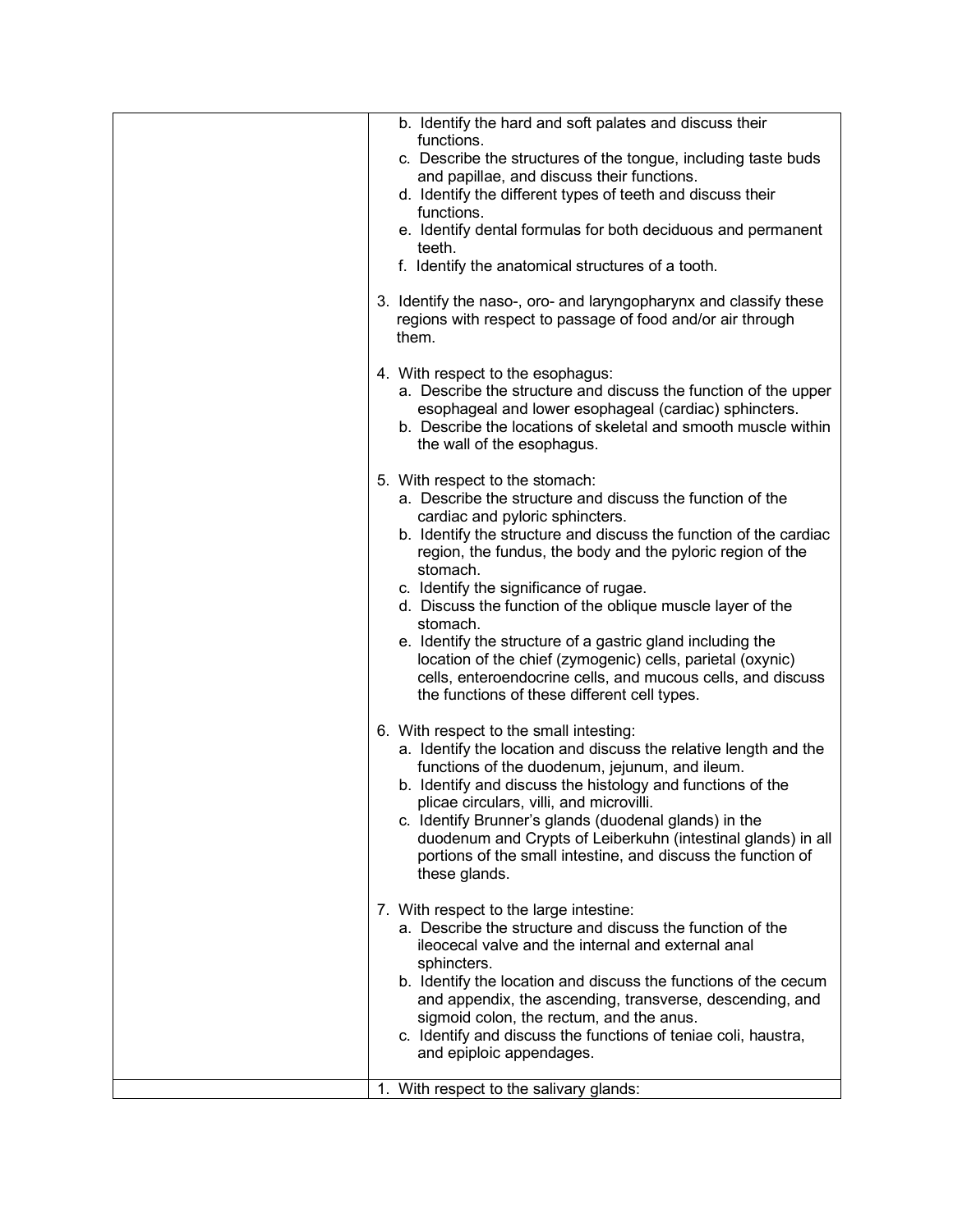| 3. Gross & microscopic anatomy<br>of the accessory glands and<br>organs | a. Describe the location of the parotid, submandibular, and<br>sublingual glands and their respective ducts.<br>b. Contrast the histology and the products of the serous cells<br>and the mucous cells.                                                                                                                                                                                                                                                                                                                                                                                                                                                                                                                                                                                                     |
|-------------------------------------------------------------------------|-------------------------------------------------------------------------------------------------------------------------------------------------------------------------------------------------------------------------------------------------------------------------------------------------------------------------------------------------------------------------------------------------------------------------------------------------------------------------------------------------------------------------------------------------------------------------------------------------------------------------------------------------------------------------------------------------------------------------------------------------------------------------------------------------------------|
|                                                                         | 2. With respect to the liver:<br>a. Identify the individual lobes of the liver.<br>b. Identify the coronary ligament, falciform ligament, and<br>round ligament (ligamentum teres).<br>c. Identify the hepatic artery, hepatic portal vein, and hepatic<br>vein and discuss the function of each of those blood<br>vessels.<br>d. Identify the histological components of a liver lobule<br>(including hepatocytes, hepatic sinusoids, Kupffer cells, bile<br>canaliculi, central vein, and the components of a hepatic<br>triad) and discuss the function of each.<br>e. Identify the hepatic duct, cystic duct, gallbladder, common<br>bile duct, sphincter of the hepatopancreatic ampulla<br>(ampulla of Vater and sphincter of Oddi) and discuss the<br>roles of those structures in the flow of bile. |
|                                                                         | 3. With respect to the pancreas:<br>a. Identify the head, body and tail of the pancreas.<br>b. Identify the pancreatic acini and discuss their functions.<br>c. Identify the pancreatic islets and discuss their functions.<br>d. Identify the pancreatic duct and the hepatopancreatic<br>sphincter and discuss their roles in the flow of pancreatic<br>enzymes.                                                                                                                                                                                                                                                                                                                                                                                                                                          |
| 4. Peritoneum & mesenteries                                             | 1. Describe the histology of the visceral and parietal peritoneum.<br>2. Differentiate between intraperitoneal and retroperitoneal                                                                                                                                                                                                                                                                                                                                                                                                                                                                                                                                                                                                                                                                          |
|                                                                         | location of digestive structures.<br>3. Identify the mesentery proper and the mesocolon and explain<br>their function.                                                                                                                                                                                                                                                                                                                                                                                                                                                                                                                                                                                                                                                                                      |
| 5. Motility in the alimentary canal                                     | 1. Identify the structures involved in the process of deglutition<br>and explain how they function, including the changes in<br>position of the glottis and larynx that prevent aspiration.                                                                                                                                                                                                                                                                                                                                                                                                                                                                                                                                                                                                                 |
|                                                                         | 2. Define the terms peristalsis, segmentation, migrating<br>myoelectric complex, and mass movement, and discuss the<br>role that these activities play in the function of various regions<br>of the alimentary canal.                                                                                                                                                                                                                                                                                                                                                                                                                                                                                                                                                                                       |
|                                                                         | 3. Explain how volume, chemical composition, and osmolarity of<br>the chime affect motility in the stomach and in the duodenum.                                                                                                                                                                                                                                                                                                                                                                                                                                                                                                                                                                                                                                                                             |
|                                                                         | 4. With respect to the processes of defecation:<br>a. Describe the defecation reflex and the function of the<br>internal and external anal sphincters.<br>b. Explain the effect of rectal distension in the defecation<br>reflex.<br>c. Discuss the conscious control of the defecation reflex.                                                                                                                                                                                                                                                                                                                                                                                                                                                                                                             |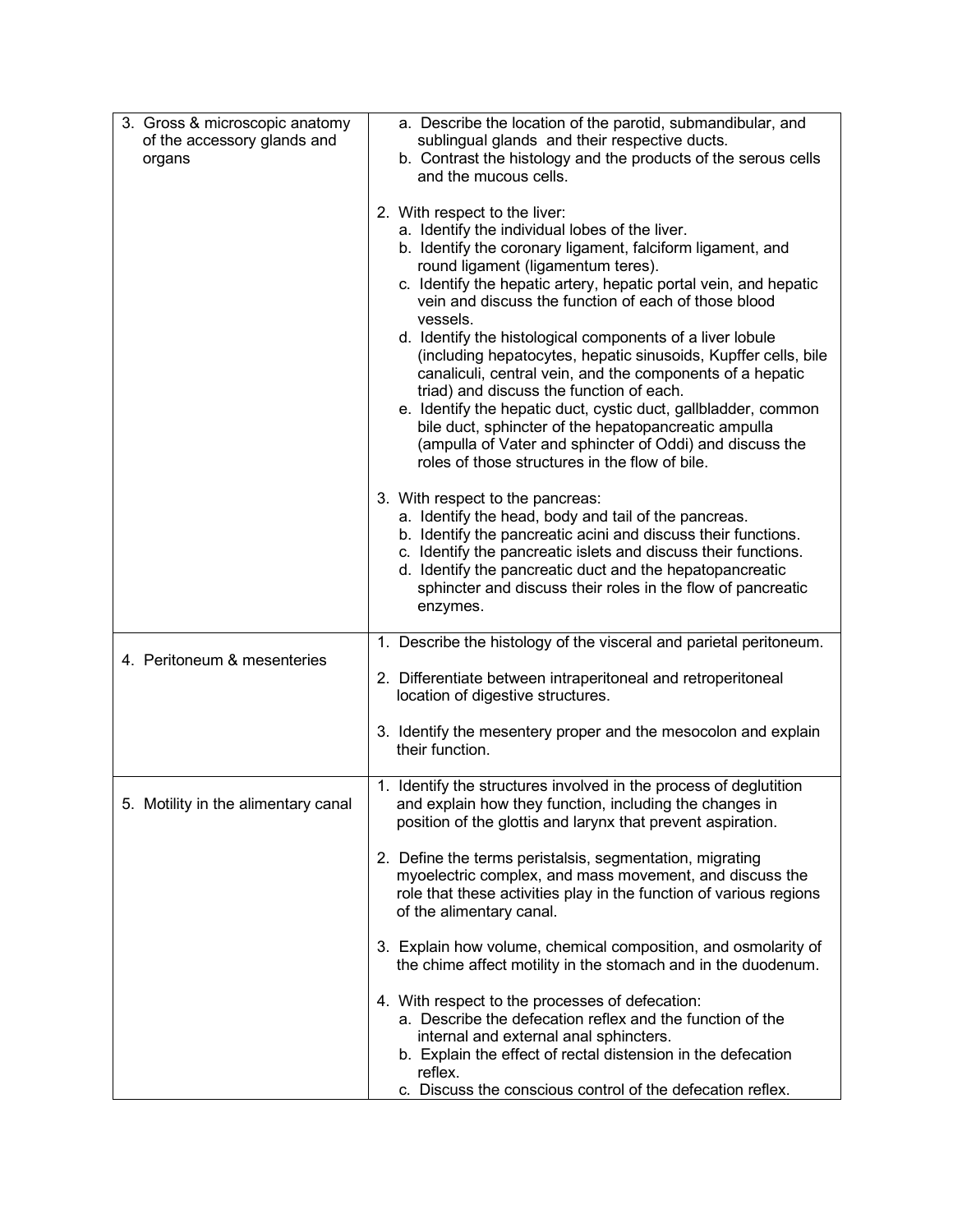|                                                    | d. Discuss the specific role of the sympathetic and<br>parasympathetic nervous system in the reflex.<br>e. Explain the Valsalva maneuver and the effects it has on the<br>process of defecation and on the cardiovascular system.                                                                                                                                                                                                                                                              |
|----------------------------------------------------|------------------------------------------------------------------------------------------------------------------------------------------------------------------------------------------------------------------------------------------------------------------------------------------------------------------------------------------------------------------------------------------------------------------------------------------------------------------------------------------------|
| 6. Mechanical & chemical<br>processes of digestion | 1. With respect to mechanical digestion:<br>a. Define mechanical digestion.<br>b. List the organs and structures of the digestive system that<br>function in mechanical digestion and explain the details of<br>the process for each.                                                                                                                                                                                                                                                          |
|                                                    | 2. With respect to enzymatic hydrolysis:<br>a. Define enzymatic hydrolysis.<br>b. List the organs and structures of the digestive system that<br>function in enzymatic hydrolysis.<br>c. List the enzymes used in enzymatic hydrolysis.<br>d. Discuss the activation of specific enzymes, where<br>applicable.<br>e. List the substrates and products of enzymatic hydrolysis for<br>each enzyme.<br>f. Discuss the mechanisms used to regulate secretion and/or<br>activation of each enzyme. |
|                                                    | 3. Discuss the function, production, and regulation of secretion of<br>hydrochloric acid (HCI).                                                                                                                                                                                                                                                                                                                                                                                                |
|                                                    | 4. With respect to the process of emulsification:<br>a. Define emulsification and describe the process.<br>b. List the organs and structures of the digestive system that<br>function in the process of emulsification.                                                                                                                                                                                                                                                                        |
| 7. Processes of absorption                         | 1. With respect to monosaccharides, peptides and amino acids,<br>and fatty acids and monoglycerides:<br>a. List the organs and specific structures involved in the<br>absorption of each of these types of nutrient.<br>b. Explain the processes involved in absorption of each type<br>of nutrient.                                                                                                                                                                                           |
|                                                    | 2. Discuss the absorption of fat-soluble and water-soluble<br>vitamins and the absorption of vitamin B <sub>12</sub> .                                                                                                                                                                                                                                                                                                                                                                         |
|                                                    | 3. Discuss the enterohepatic circulation of bile salts.                                                                                                                                                                                                                                                                                                                                                                                                                                        |
| 8. Hormonal & neural regulation                    | 1. List the components of both a short reflex and a long reflex in<br>the digestive system.                                                                                                                                                                                                                                                                                                                                                                                                    |
| of digestive processes                             | 2. Discuss regulation of reflexes by the enteric nervous system<br>and the parasympathetic nervous system.                                                                                                                                                                                                                                                                                                                                                                                     |
|                                                    | 3. Explain the effect of the cephalic phase of regulation on the<br>mucous glands.                                                                                                                                                                                                                                                                                                                                                                                                             |
|                                                    | 4. Explain the effect of the cephalic phase, gastric phase, and<br>intestinal phase on the functions of the stomach and give<br>examples for each phase.                                                                                                                                                                                                                                                                                                                                       |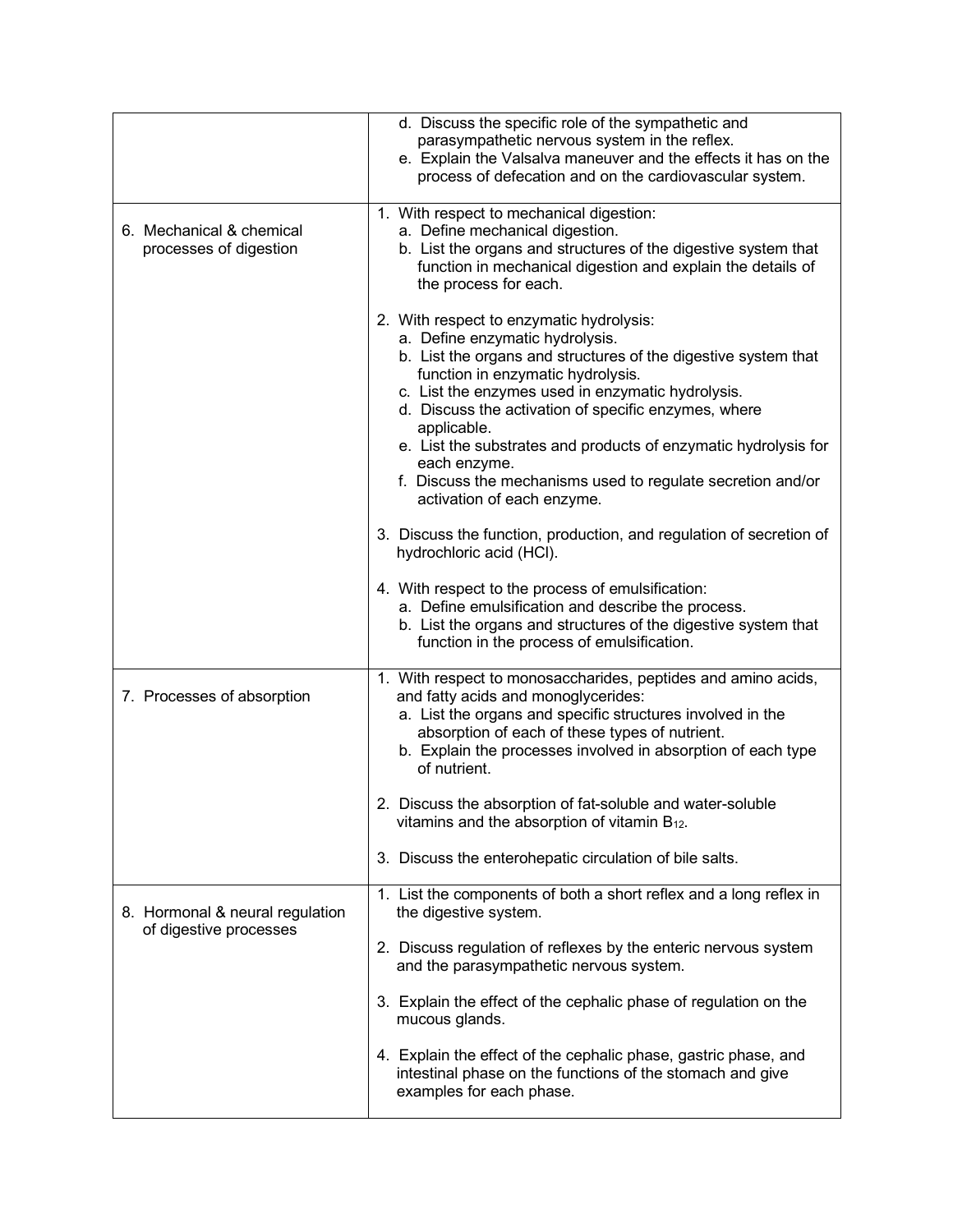|                                                                                                 | 5. Distinguish between the cephalic phase, gastric phase, and<br>intestinal phase on the functions of the small intestine and give<br>examples for each phase.                                                                                                                                                                                                                                                                                                                                 |
|-------------------------------------------------------------------------------------------------|------------------------------------------------------------------------------------------------------------------------------------------------------------------------------------------------------------------------------------------------------------------------------------------------------------------------------------------------------------------------------------------------------------------------------------------------------------------------------------------------|
|                                                                                                 | 6. With respect to the following hormones or paracrine agents –<br>gastrin, cholecystokinin, secretin, glucose-dependent<br>insulinotropic peptide, histamine, somatostatin, and motillin:<br>a. State the organ or structure that produces each hormone or<br>agent.<br>b. State the target organ for each hormone or agent.<br>c. Describe the action of each hormone or agent.                                                                                                              |
| 9. Application of homeostatic<br>mechanisms                                                     | 1. Provide specific examples to demonstrate how the digestive<br>system responds to maintain homeostasis in the body.<br>2. Explain how the digestive system relates to other body<br>systems to maintain homeostasis.                                                                                                                                                                                                                                                                         |
| 10. Predictions related to<br>homeostatic imbalance,<br>including disease states &<br>disorders | 1. Predict factors or situations affecting the digestive system that<br>could disrupt homeostasis.<br>2. Predict the types of problems that would occur in the body if<br>the digestive system could not maintain homeostasis.<br>3. Predict the consequences of the following pathologies:<br>cirrhosis of the liver and liver failure, malabsorption, Crohn's<br>disease, diarrhea, constipation, pancreatitis, and gallbladder<br>disease. Indicate how each pathology would be recognized. |

### **METABOLISM**

| a. Define nutrient, essential nutrient and non-essential           |
|--------------------------------------------------------------------|
|                                                                    |
|                                                                    |
|                                                                    |
| c. For carbohydrates, fats, and proteins – list their dietary      |
| sources, state their energy yields per gram, and discuss           |
| d. Classify vitamins as either fat-soluble or water-soluble and    |
| discuss the major uses of each vitamin in the body.                |
| e. List the important dietary minerals and describe the major      |
|                                                                    |
| 2. Describe the components of a balanced diet including the        |
| 3. Discuss appetite control, including its regulation by hormones. |
| 4. Explain the significance of nitrogen balance in a healthy diet. |
| 1. Define metabolism, anabolism and catabolism.                    |
| 2. Provide examples of anabolic and catabolic reactions.           |
|                                                                    |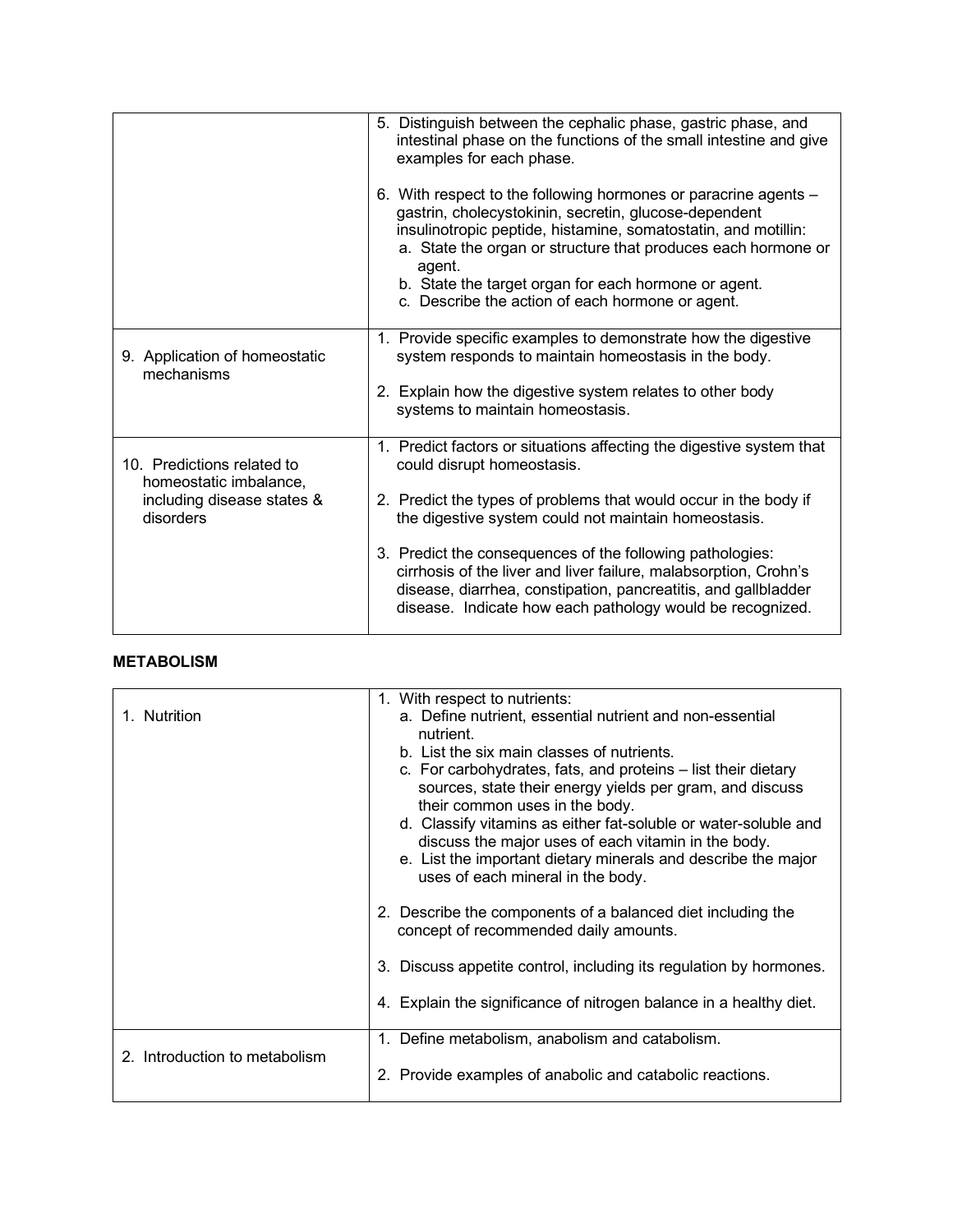|                                                                                                    | 3. Compare and contrast the roles of enzymes and coenzymes in<br>metabolism.                                                                                                                                                                                                                                                                                                                                                                                                                                                                                                                                                                                                                                                                                                                                                                                                                                                                                                                                                                                                               |
|----------------------------------------------------------------------------------------------------|--------------------------------------------------------------------------------------------------------------------------------------------------------------------------------------------------------------------------------------------------------------------------------------------------------------------------------------------------------------------------------------------------------------------------------------------------------------------------------------------------------------------------------------------------------------------------------------------------------------------------------------------------------------------------------------------------------------------------------------------------------------------------------------------------------------------------------------------------------------------------------------------------------------------------------------------------------------------------------------------------------------------------------------------------------------------------------------------|
|                                                                                                    | 4. Explain the roles of coenzyme A, NAD, and FAD in<br>metabolism.                                                                                                                                                                                                                                                                                                                                                                                                                                                                                                                                                                                                                                                                                                                                                                                                                                                                                                                                                                                                                         |
|                                                                                                    | 5. Describe the processes of oxidation, reduction,<br>decarboxylation, and phosphorylation.                                                                                                                                                                                                                                                                                                                                                                                                                                                                                                                                                                                                                                                                                                                                                                                                                                                                                                                                                                                                |
| 3. Cellular respiration & the<br>catabolism & anabolism of<br>carbohydrates, lipids, &<br>proteins | 1. With respect to carbohydrate metabolism:<br>a. State the overall reaction for glucose catabolism.<br>b. Describe the processes of glycolysis, formation of acetyl<br>CoA, the Kreb's (TCA) cycle, and the electron transport<br>chain, including the substrates and products of each, their<br>locations within the cell and the energy yield of each<br>process.<br>c. Describe the process of chemiosmosis and its role in ATP<br>production.<br>d. Describe the anaerobic process for generating ATP,<br>including conditions under which it occurs and its products<br>and their functions.<br>e. Describe the processes of glycogenesis, glycogenolysis,<br>and gluconeogenesis, including the substrates and products<br>of each.<br>f. Describe the role of hormones (such as cortisol, growth<br>hormone, thyroid hormone, insulin, glucagon and<br>norepinephrine) in regulation of carbohydrate catabolism<br>and anabolism.<br>g. Predict the metabolic conditions that would favor each of<br>the following processes: glycogenesis, glycogenolysis and<br>gluconeogenesis. |
|                                                                                                    | 2. With respect to protein and amino acid metabolism:<br>a. Describe the basic process of protein synthesis.<br>b. Describe the process of deamination and its importance in<br>gluconeogenesis and the interconversion of nutrients.<br>c. Describe the process of transamination in the<br>interconversion of nutrients.<br>d. Explain how protein catabolism leads to ATP production<br>e. Describe the effect of protein metabolism on ammonia and<br>urea production.<br>f. Describe the role of hormones (such as cortisol, human<br>growth hormone and insulin) in regulation of protein<br>catabolism and anabolism.                                                                                                                                                                                                                                                                                                                                                                                                                                                               |
|                                                                                                    | 3. With respect to fat metabolism:<br>a. Name essential fatty acids and their functions.<br>b. Describe the basic process of lipogenesis and lipolysis.<br>c. Describe the role of hormones (such as cortisol, human<br>growth hormone and thyroid hormone) in regulation of<br>lipogenesis and lypolysis.<br>d. Summarize the overall process of the beta oxidation of fatty<br>acids and explain how it relates to ketogenesis &<br>ketoacidosis.<br>e. Describe the nutrient interconversion pathways that involve<br>fats.                                                                                                                                                                                                                                                                                                                                                                                                                                                                                                                                                             |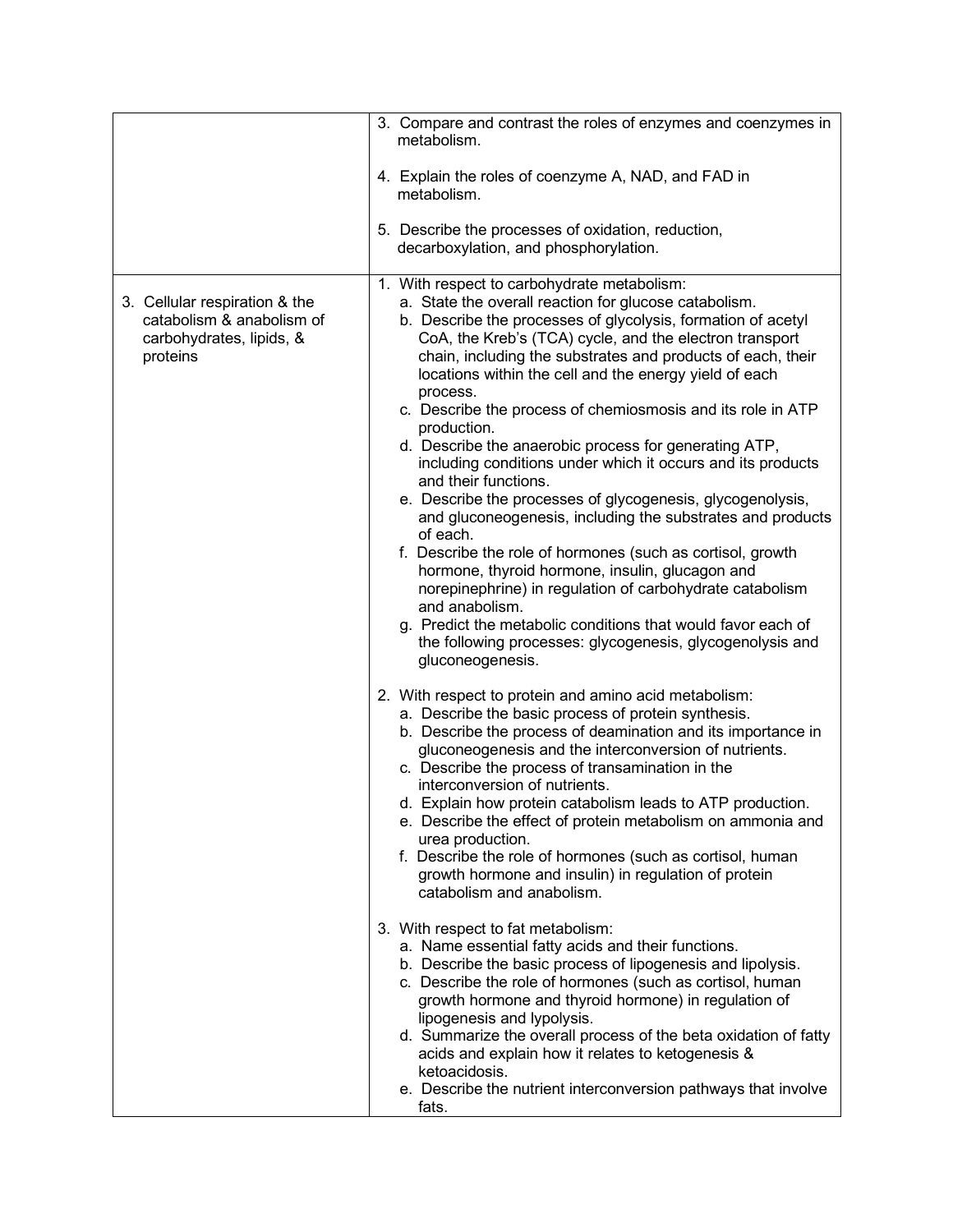|                                                     | f. Compare and contrast the structure and function of different<br>types of lipoproteins in the body.                                             |
|-----------------------------------------------------|---------------------------------------------------------------------------------------------------------------------------------------------------|
| 4. Metabolic roles of body organs                   | 1. Describe the role of the liver in metabolism.                                                                                                  |
|                                                     | 2. Explain the role of adipose tissue in metabolism.                                                                                              |
|                                                     | 3. Describe the role of skeletal muscle in metabolism.                                                                                            |
| 5. Energy balance &<br>thermoregulation             | 1. Compare and contrast the processes that occur in the<br>absorptive and post-absorptive states.                                                 |
|                                                     | 2. Explain the role of cortisol, human growth hormone, thyroid<br>hormone, insulin and glucagon in the absorptive and post-<br>absorptive states. |
|                                                     | 3. Explain the significance of glucose-sparing for neural tissue in<br>the post-absorptive state.                                                 |
|                                                     | 4. Define calorie and kilocalorie.                                                                                                                |
|                                                     | 5. Discuss the importance of energy (caloric) balance in<br>maintaining healthy body weight.                                                      |
|                                                     | 6. Define metabolic rate and basal metabolic rate.                                                                                                |
|                                                     | 7. Describe factors that affect metabolic rate.                                                                                                   |
|                                                     | 8. Explain the importance of thermoregulation in the body.                                                                                        |
| 6. Application of homeostatic<br>mechanisms         | 1. Provide specific examples to demonstrate how metabolic<br>processes respond to maintain homeostasis in the body.                               |
|                                                     | 2. Explain the role of metabolism as it relates to other body<br>systems to maintain homeostasis.                                                 |
| 7. Predictions related to<br>homeostatic imbalance, | 1. Predict factors or situations affecting metabolism that could<br>disrupt homeostasis.                                                          |
| including disease states &<br>disorders             | 2. Predict the types of problems that would occur in the body if<br>metabolic processes could not maintain homeostasis.                           |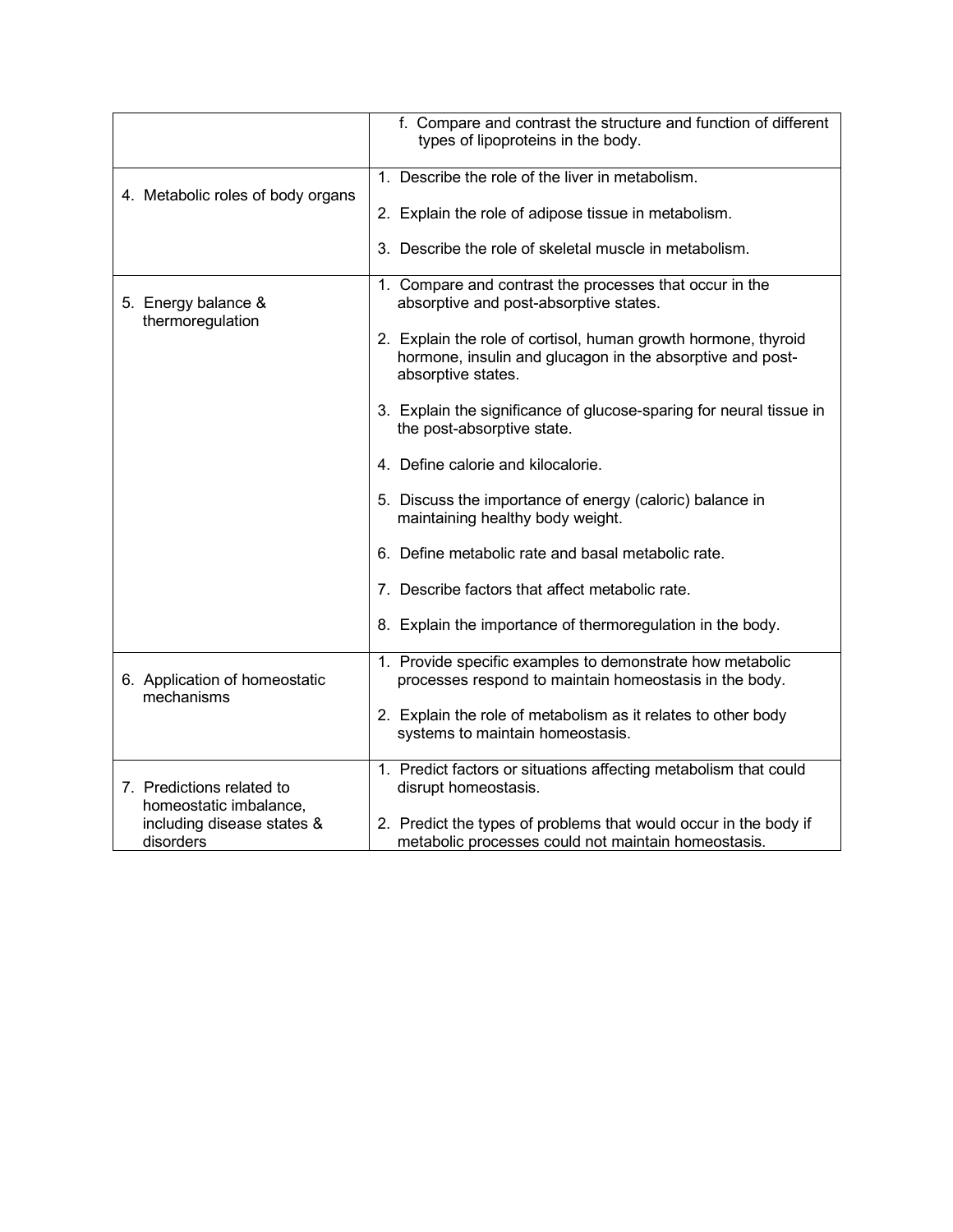### **URINARY SYSTEM**

| 1. General functions of the<br>urinary system                                                             | Describe the major functions of the urinary system.                                                                                                                                                                                                                                                                                                                                                                                                                                                                                                                                                                                                                                                         |
|-----------------------------------------------------------------------------------------------------------|-------------------------------------------------------------------------------------------------------------------------------------------------------------------------------------------------------------------------------------------------------------------------------------------------------------------------------------------------------------------------------------------------------------------------------------------------------------------------------------------------------------------------------------------------------------------------------------------------------------------------------------------------------------------------------------------------------------|
| 2. Gross & microscopic anatomy<br>of the urinary tract, including<br>detailed histology of the<br>nephron | 1. With respect to gross anatomy of the urinary tract:<br>a. Describe the external structure of the kidney, including its<br>location, support structures and covering.<br>b. Identify, and describe the structure and location of, the<br>ureters, urinary bladder and urethra.<br>c. Compare and contrast the male and female urethras.<br>d. Identify the major internal divisions and structures of the<br>renal tissue.<br>e. Identify the major blood vessels associated with the kidney.<br>2. Trace the path of blood through the kidney.<br>3. With respect to the nephron and collecting system:                                                                                                  |
|                                                                                                           | a. Identify the major structures and subdivisions of the renal<br>corpuscles, renal tubules and renal capillaries.<br>b. Compare and contrast cortical and juxtamedullary<br>nephrons.<br>c. Compare and contrast the structure and function of<br>glomerular and peritubular capillaries.<br>d. Identify the location, structures and cells of the<br>juxtaglomerular apparatus.                                                                                                                                                                                                                                                                                                                           |
|                                                                                                           | 4. With respect to the histology of the kidney:<br>a. Describe the histological structure of the proximal<br>convoluted tubule, loop of Henle, distal convoluted tubule,<br>and collecting duct.<br>b. Distinguish histologically between renal cortex and medulla.                                                                                                                                                                                                                                                                                                                                                                                                                                         |
|                                                                                                           | 5. Trace the path of filtrate/urine from the renal corpuscle to the<br>urethral opening.                                                                                                                                                                                                                                                                                                                                                                                                                                                                                                                                                                                                                    |
| 3. Functional process of urine<br>formation, including filtration,<br>reabsorption, & secretion           | 1. List the three major processes in urine formation and where<br>each occurs in the nephron and collecting system.<br>2. With respect to filtration:<br>a. Describe the structure of the filtration membrane.<br>b. Explain the anatomical features that create high glomerular<br>capillary blood pressure and explain why this blood<br>pressure is significant for urine formation.<br>c. Describe the hydrostatic and colloid osmotic forces that<br>favor and oppose filtration.<br>d. Describe glomerular filtration rate (GFR), state the average<br>value of GFR, and explain how clearance rate can be used<br>to measure GFR.<br>e. Predict specific factors that will increase or decrease GFR. |
|                                                                                                           | 3. With respect to reabsorption:<br>a. List specific transport mechanisms occurring in different<br>parts of the nephron, including active transport, osmosis,                                                                                                                                                                                                                                                                                                                                                                                                                                                                                                                                              |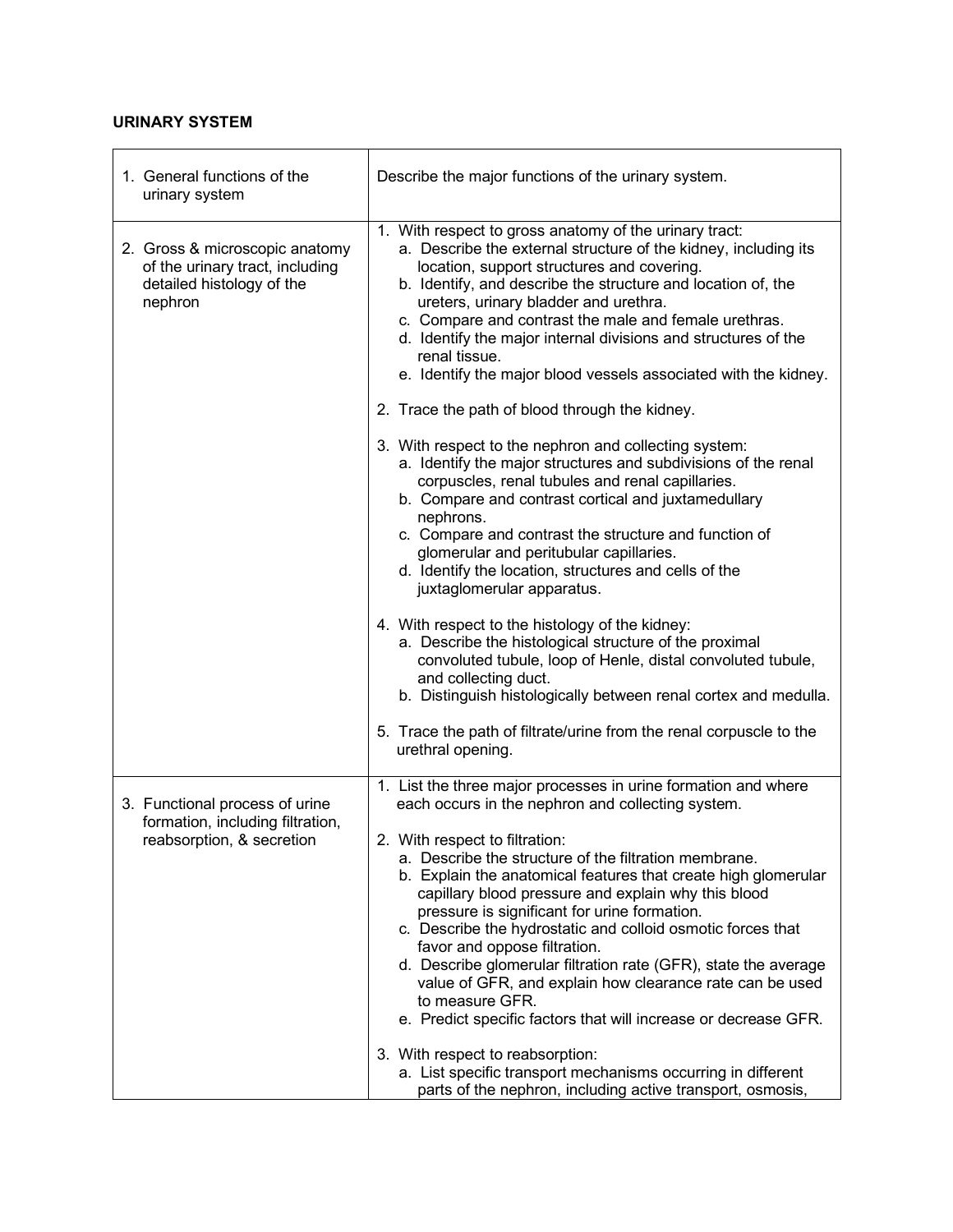|                                                                                                                            | facilitated diffusion, passive electrochemical gradients,<br>receptor-mediated endocytosis, and transcytosis.                                                                                                                         |
|----------------------------------------------------------------------------------------------------------------------------|---------------------------------------------------------------------------------------------------------------------------------------------------------------------------------------------------------------------------------------|
|                                                                                                                            | b. List the different membrane proteins of the nephron,<br>including aquaporins, channels, transporters, and ATPase                                                                                                                   |
|                                                                                                                            | pumps.<br>c. Compare and contrast passive and active tubular<br>reabosorption.                                                                                                                                                        |
|                                                                                                                            | d. Describe how and where water, organic compounds, and<br>ions are reabsorbed in the nephron.                                                                                                                                        |
|                                                                                                                            | e. Explain why the differential permeability or impermeability<br>of specific sections of the nephron tubules is necessary for<br>urine formation.                                                                                    |
|                                                                                                                            | f. Explain the role of the loop of Henle, the vasa recta, and the<br>countercurrent multiplication mechanism in the<br>concentration of urine.                                                                                        |
|                                                                                                                            | g. State the percent of filtrate that is normally reabsorbed and<br>explain why the process of reabsorption is so important.                                                                                                          |
|                                                                                                                            | 4. With respect to tubular secretion:<br>a. List the location(s) in the nephron where tubular secretion<br>occurs.                                                                                                                    |
|                                                                                                                            | b. Describe the physiological processes involved in<br>eliminating drugs, wastes and excess ions.                                                                                                                                     |
|                                                                                                                            | 5. Compare and contrast reabsorption and tubular secretion, with<br>respect to direction of solute movement, strength of<br>concentration gradients, and energy required.                                                             |
|                                                                                                                            | 6. Explain how the three processes in urine formation determine<br>the rate of excretion of any solute.                                                                                                                               |
|                                                                                                                            | 7. Compare and contrast blood plasma, glomerular filtrate, and<br>urine and then relate their differences to function of the<br>nephron.                                                                                              |
|                                                                                                                            | 8. Determine the physical and chemical properties of a urine<br>sample and relate these properties to normal urine<br>composition.                                                                                                    |
| 4. Factors regulating & altering<br>urine volume & composition,<br>including the rennin-<br>angiotensin system & the roles | 1. With respect to autoregulation:<br>a. Describe the myogenic and tubuloglomerular feedback<br>mechanisms and explain how they affect urine volume and<br>composition.<br>b. Describe the function of the juxtaglomerular apparatus. |
| of aldosterone, antidiuretic<br>hormone, & the natriuretic<br>peptides                                                     | 2. Describe how each of the following functions in the extrinsic<br>control of GFR: renin-angiotensin mechanism, natriuretic<br>peptides, and sympathetic adrenergic activity.                                                        |
|                                                                                                                            | 3. Describe how each of the following works to regulate<br>reabsorption and secretion, so as to affect urine volume and<br>composition: renin-angiotensin system, aldosterone,<br>antidiuretic hormone, and natriuretic peptides.     |
|                                                                                                                            | 4. Predict specific factors involved in creating dilute versus<br>concentrated urine.                                                                                                                                                 |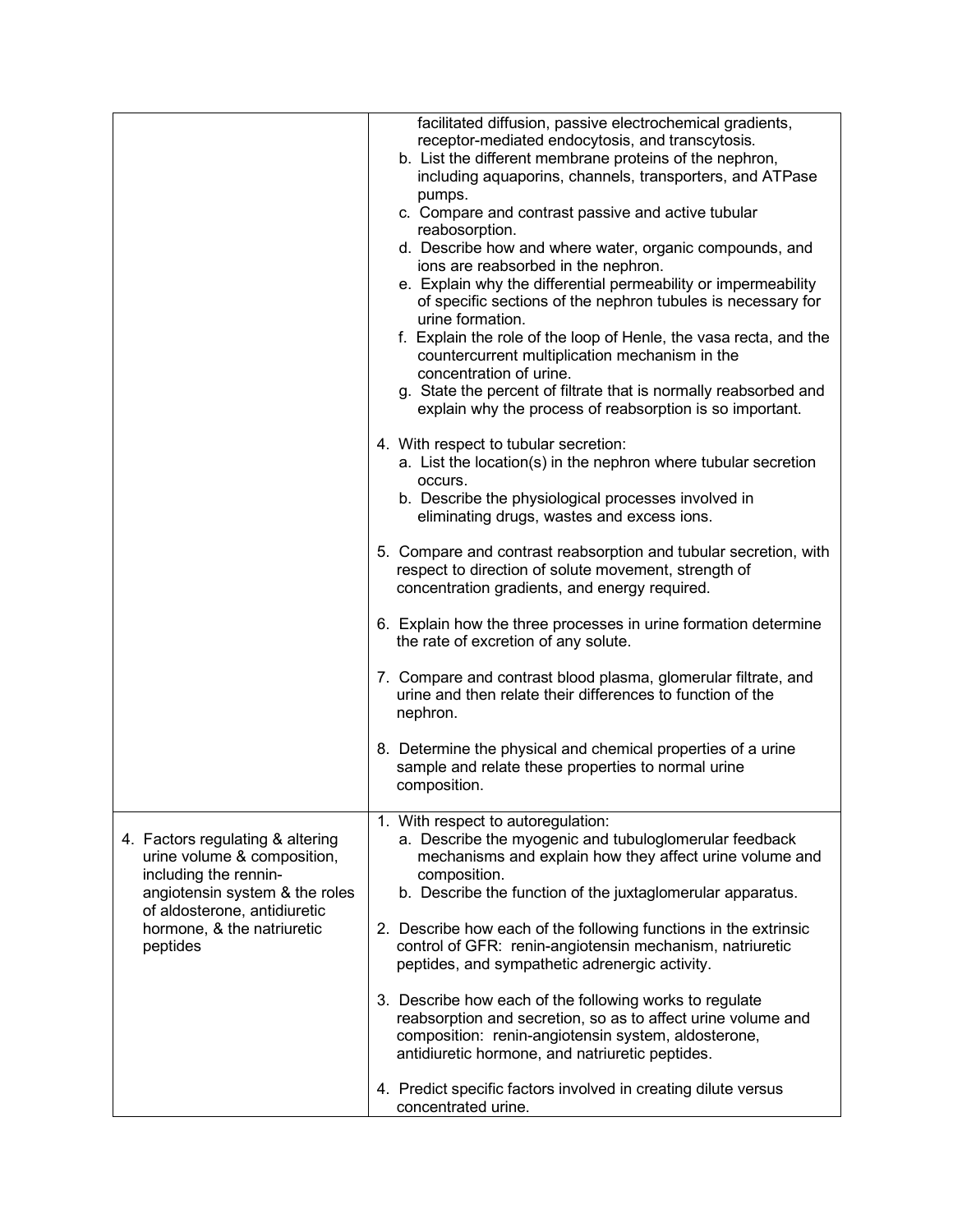|                                                     | 5. Explain the mechanism of action of diuretics.                                                                                                             |
|-----------------------------------------------------|--------------------------------------------------------------------------------------------------------------------------------------------------------------|
| 5. Additional endocrine activities                  | 1. Describe the role of kidney in vitamin D activation.                                                                                                      |
| of the kidney                                       | 2. Describe the role of kidney in regulating erythropoiesis.                                                                                                 |
| 6. Innervation & control of the<br>urinary bladder  | 1. Describe the function of the ureters, urinary bladder and<br>urethra.                                                                                     |
|                                                     | 2. Describe the micturition reflex.                                                                                                                          |
|                                                     | 3. Describe voluntary and involuntary neural control of<br>micturition.                                                                                      |
|                                                     | 4. Relate the anatomy and histology of the bladder to its function.                                                                                          |
| 7. Application of homeostatic<br>mechanisms         | 1. Provide specific examples to demonstrate how the urinary<br>system responds to maintain homeostasis in the body.                                          |
|                                                     | 2. Explain how the urinary system relates to other body systems<br>to maintain homeostasis.                                                                  |
| 8. Predictions related to<br>homeostatic imbalance, | 1. Predict factors or situations affecting the urinary system that<br>could disrupt homeostasis.                                                             |
| including disease states &<br>disorders             | 2. Predict the types of problems that would occur in the body if<br>the urinary system could not maintain homeostasis.                                       |
|                                                     | 3. Predict the effect of the following: chronic kidney failure, acute<br>kidney failure, kidney stones, glomerulonephritis,<br>pyelonephritis, and cystitis. |

### **FLUID/ELECTROLYTES & ACID/BASE BALANCE**

| 1. Regulation of water intake &<br>output | 1. Identify and describe the routes of water entry into the body<br>and state representative volumes for each.<br>2. Identify and describe the routes of water loss from the body<br>and state representative volumes for each.<br>3. Describe the mechanisms used to regulate water intake.<br>4. Describe the mechanisms used to regulate water output. |
|-------------------------------------------|-----------------------------------------------------------------------------------------------------------------------------------------------------------------------------------------------------------------------------------------------------------------------------------------------------------------------------------------------------------|
| 2. Description of the major fluid         | Describe the fluid compartments (including the subdivisions of the                                                                                                                                                                                                                                                                                        |
| compartments                              | extracellular fluid) and state the relative volumes of each.                                                                                                                                                                                                                                                                                              |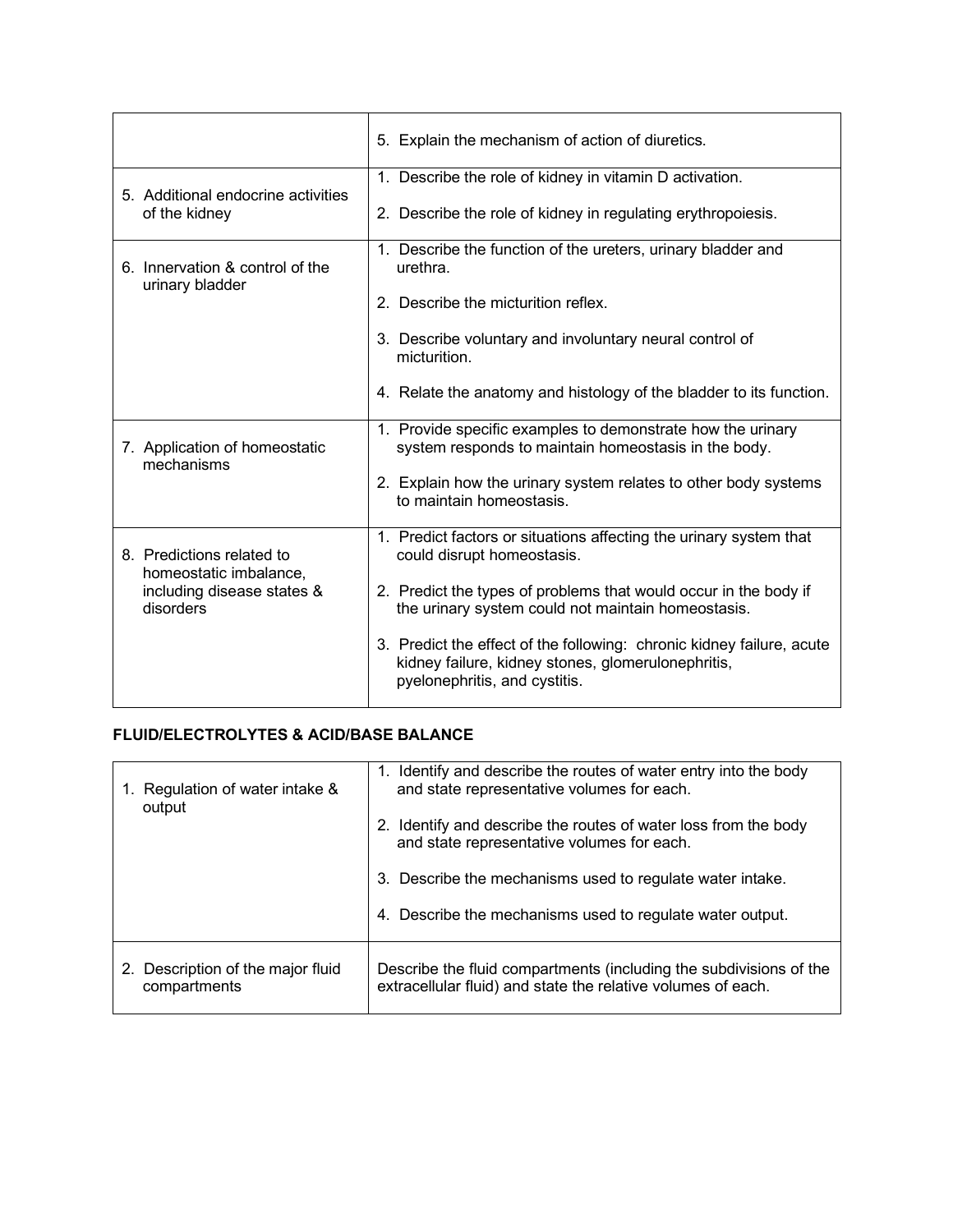|                                                         | 1. Define electrolyte.                                                                                                                                                                                                                                                                                                                                             |
|---------------------------------------------------------|--------------------------------------------------------------------------------------------------------------------------------------------------------------------------------------------------------------------------------------------------------------------------------------------------------------------------------------------------------------------|
| 3. Chemical composition of the                          |                                                                                                                                                                                                                                                                                                                                                                    |
| major compartment fluids                                | 2. Compare and contrast the relative concentrations of major<br>electrolytes in intracellular and extracellular fluids.                                                                                                                                                                                                                                            |
|                                                         | 3. Describe the function(s) of each abundant electrolyte found in<br>body fluids, including sodium, chloride, potassium, phosphate<br>and calcium.                                                                                                                                                                                                                 |
|                                                         | 4. Describe hormonal regulation of electrolyte levels in the<br>plasma, including sodium, chloride, potassium, phosphate and<br>calcium.                                                                                                                                                                                                                           |
| 4. Movement between the major<br>fluid compartments     | 1. Explain the role of electrolytes and non-electrolytes in the<br>determination of osmotic pressure.                                                                                                                                                                                                                                                              |
|                                                         | 2. Describe the forces that affect capillary filtration, including the<br>determinants of each force.                                                                                                                                                                                                                                                              |
|                                                         | 3. Compare and contrast the roles that osmosis and capillary<br>filtration play in the movement of fluids between compartments.                                                                                                                                                                                                                                    |
|                                                         | 4. Describe the role of "capillary permeability" in fluid movement<br>across the capillary wall.                                                                                                                                                                                                                                                                   |
|                                                         | 5. Explain how dehydration and overhydration (water intoxication)<br>develop and how fluids shift between the three major body<br>compartments during each.                                                                                                                                                                                                        |
|                                                         | 1. Define acid, base, pH and buffer.                                                                                                                                                                                                                                                                                                                               |
| 5. Buffer systems & their roles in<br>acid/base balance | 2. State the normal pH range for arterial blood.                                                                                                                                                                                                                                                                                                                   |
|                                                         | 3. With respect to the bicarbonate buffer system, the phosphate<br>buffer system and the protein buffer system:<br>a. State the chemical equation for each buffer system.<br>b. Explain the role of each buffer system in regulation of<br>blood, interstitial fluid, and intracellular pH, including how<br>each system responds to increases or decreases in pH. |
|                                                         | 4. Explain the role of hemoglobin in pH buffering.                                                                                                                                                                                                                                                                                                                 |
| 6. Role of the respiratory &                            | 1. State the normal ranges for PCO2 and HCO3- in arterial blood<br>and summarize their relationships to blood pH.                                                                                                                                                                                                                                                  |
| urinary systems in acid/base<br>balance                 | 2. Describe the role of the respiratory system in regulation of<br>blood pH and predict how hypo- and hyperventilation will affect<br>blood pH.                                                                                                                                                                                                                    |
|                                                         | 3. Explain the mechanisms by which the kidneys secrete<br>hydrogen ions, and how this process affects blood pH.                                                                                                                                                                                                                                                    |
|                                                         | 4. Explain the mechanisms by which the kidneys retain<br>bicarbonate ions, and how this process affects blood pH.                                                                                                                                                                                                                                                  |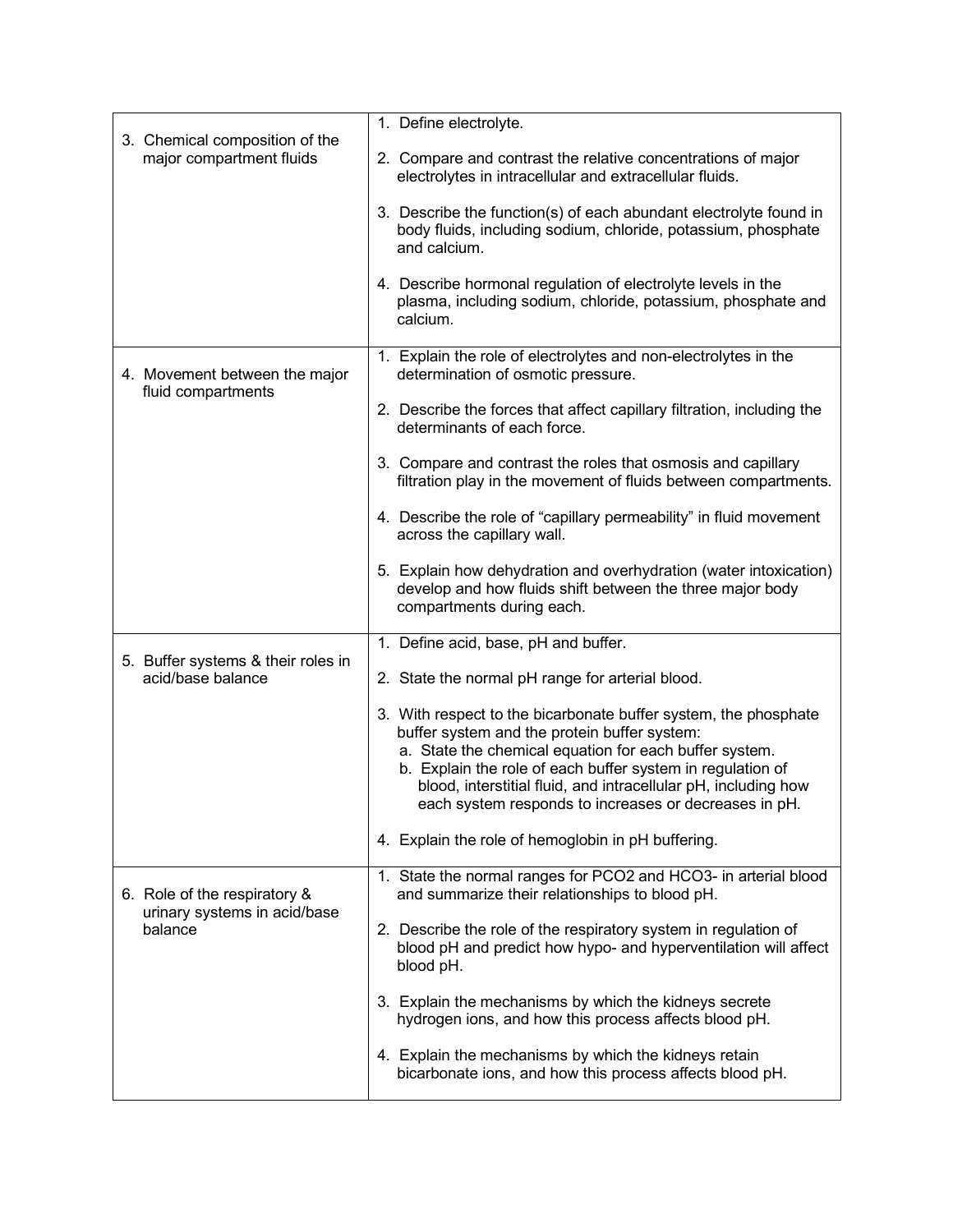|                                                                                                | 5. Discuss the concept of compensation to correct respiratory<br>and metabolic acidosis and alkalosis.                                                                                                                                                                                  |
|------------------------------------------------------------------------------------------------|-----------------------------------------------------------------------------------------------------------------------------------------------------------------------------------------------------------------------------------------------------------------------------------------|
|                                                                                                | 6. Given appropriate arterial blood gas values, determine<br>whether a patient has normal blood pH or is in respiratory<br>acidosis or alkalosis or is in metabolic acidosis or alkalosis,<br>and whether the acidosis/alkalosis is partially or fully<br>compensated or uncompensated. |
| 7. Application of homeostatic<br>mechanisms                                                    | 1. Provide specific examples to demonstrate how the<br>cardiovascular, endocrine, respiratory, and urinary systems<br>respond to maintain homeostasis of electrolyte concentrations<br>and pH of body fluids.                                                                           |
|                                                                                                | 2. Provide specific examples to demonstrate how the<br>cardiovascular, endocrine, respiratory, and urinary systems<br>respond to maintain homeostasis of electrolyte concentrations<br>and pH of body fluids.                                                                           |
|                                                                                                | 3. Explain how fluid volumes and distribution contribute to the<br>maintenance of homeostasis in other body systems.                                                                                                                                                                    |
|                                                                                                | 4. Explain how electrolyte concentrations and body fluid pH<br>contribute to the maintenance of homeostasis in other body<br>systems.                                                                                                                                                   |
| 8. Predictions related to<br>homeostatic imbalance,<br>including disease states &<br>disorders | 1. Predict factors or situations that would lead to a disruption of<br>homeostasis by affecting the volume or composition of body<br>fluids.                                                                                                                                            |
|                                                                                                | 2. Predict factors or situations that would lead to a disruption of<br>homeostasis by causing respiratory acidosis, respiratory<br>alkalosis, metabolic acidosis, or metabolic alkalosis.                                                                                               |
|                                                                                                | 3. Predict the types of problems that would occur in the body if<br>the volume and composition of body fluids were not maintained<br>within normal homeostatic ranges.                                                                                                                  |
|                                                                                                | 4. Predict the types of problems that would occur in the body if<br>body fluid pH were not maintained within the normal<br>homeostatic range.                                                                                                                                           |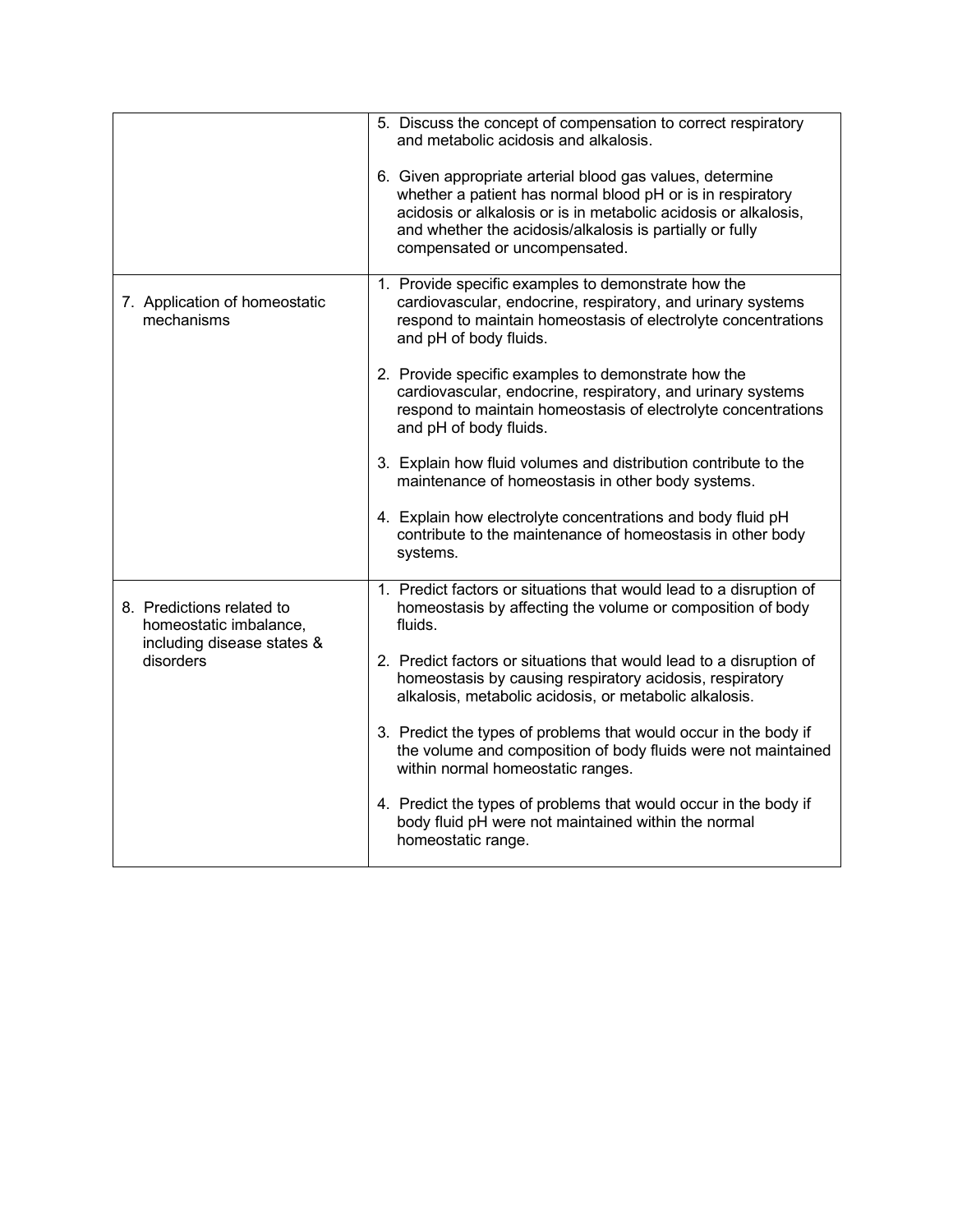# **REPRODUCTIVE SYSTEM**

| 1. General functions of the male &<br>female reproductive systems              | Describe the major functions of the male and female reproductive<br>systems.                                                                                                                                                                                                                                                                                                       |
|--------------------------------------------------------------------------------|------------------------------------------------------------------------------------------------------------------------------------------------------------------------------------------------------------------------------------------------------------------------------------------------------------------------------------------------------------------------------------|
| 2. Gross & microscopic anatomy<br>of the male & female<br>reproductive systems | 1. With respect to the gross anatomy, identify and describe the<br>anatomy of the male and female reproductive system,<br>including the gonads, ducts, accessory glands, associated<br>support structures, and external genitalia.                                                                                                                                                 |
|                                                                                | 2. With reference to microscopic anatomy:<br>a. Identify and describe the reproductive and supporting cells<br>of the seminiferous tubules of the testis.<br>b. Identify and describe the different stages of follicular<br>development in the ovary, including the preovulatory follicle<br>and the corpus luteum.<br>c. Identify and describe the histology of the uterine wall. |
| 3. Gametogenesis                                                               | 1. Contrast the overall processes of mitosis and meiosis.                                                                                                                                                                                                                                                                                                                          |
|                                                                                | 2. Relate the general stages of meiosis to the specific processes<br>of spermatogenesis and oogenesis.                                                                                                                                                                                                                                                                             |
|                                                                                | 3. Contrast the process and the final products of<br>spermatogenesis and oogenesis.                                                                                                                                                                                                                                                                                                |
| 4. Specific roles of the female<br>reproductive organs                         | 1. Describe the pathway of the ovum from the ovary to the<br>uterus.                                                                                                                                                                                                                                                                                                               |
|                                                                                | 2. Describe the ovarian cycle and relate the events of the ovarian<br>cycle to oogenesis.                                                                                                                                                                                                                                                                                          |
|                                                                                | 3. Describe the events of the uterine cycle.                                                                                                                                                                                                                                                                                                                                       |
|                                                                                | 4. Analyze graphs depicting the typical female monthly sexual<br>cycle and correlate ovarian activity, hormonal changes, and<br>uterine events.                                                                                                                                                                                                                                    |
|                                                                                | 5. Explain why changes in cervical mucus can predict a woman's<br>monthly fertility.                                                                                                                                                                                                                                                                                               |
|                                                                                | 6. Provide examples of how birth control methods relate to<br>normal reproductive function.                                                                                                                                                                                                                                                                                        |
| 5. Specific roles of the male<br>reproductive organs                           | 1. Discuss the relationship between the location of the testes and<br>sperm production.                                                                                                                                                                                                                                                                                            |
|                                                                                | 2. Explain the role of the sustentacular cells and interstitial cells<br>in sperm production.                                                                                                                                                                                                                                                                                      |
|                                                                                | 3. Describe the pathway of sperm from the seminiferous tubules<br>to the external urethral orifice of the penis.                                                                                                                                                                                                                                                                   |
|                                                                                | 4. Identify and describe the organs involved in semen production.                                                                                                                                                                                                                                                                                                                  |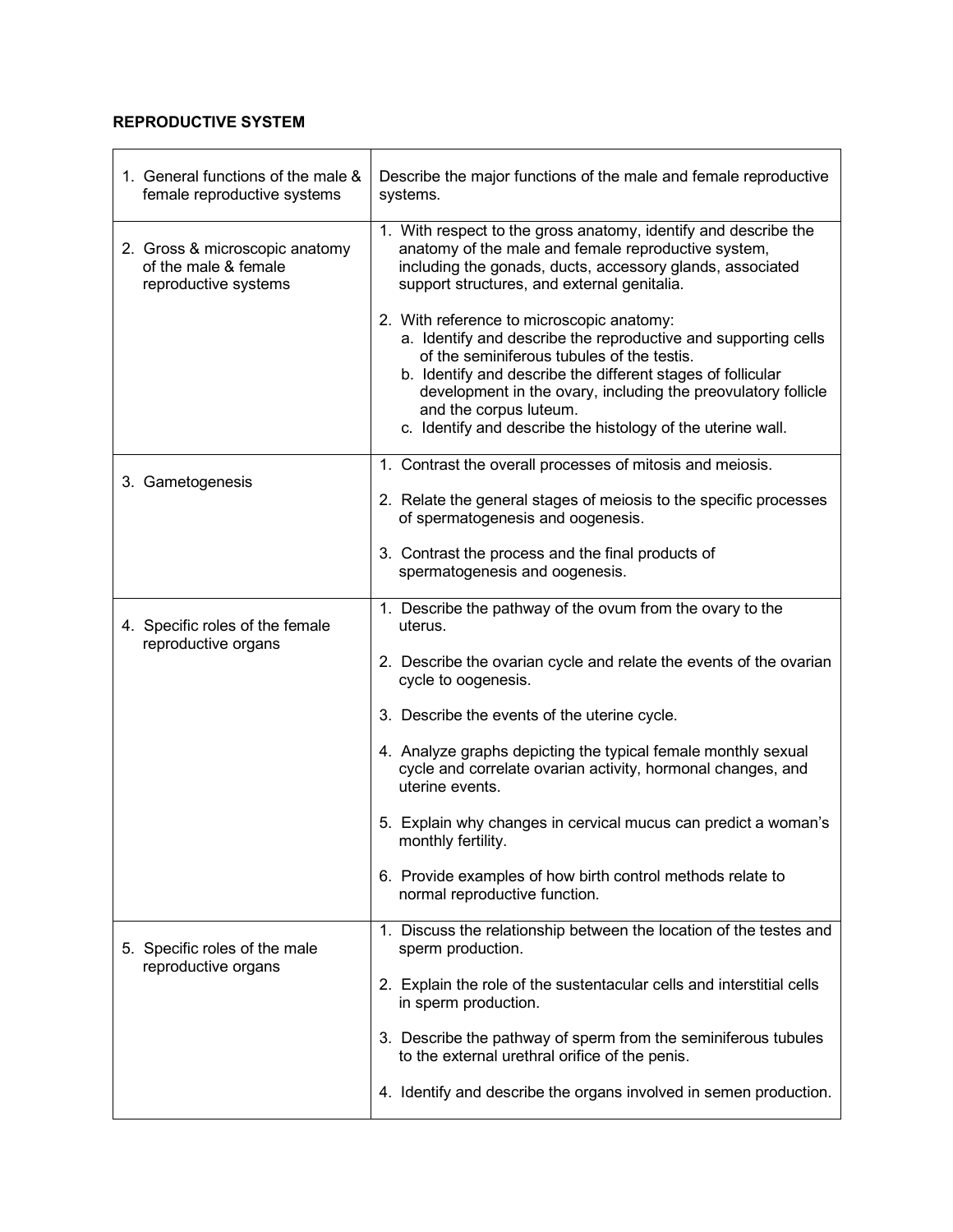|                                                      | 5. Discuss the composition of semen and its role in sperm<br>function.                                                                                               |
|------------------------------------------------------|----------------------------------------------------------------------------------------------------------------------------------------------------------------------|
| 6. Regulation of reproductive<br>system functions    | 1. State the functions of gonadotropin releasing hormone, follicle<br>stimulating hormone, luteinizing hormone, inhibin,<br>testosterone, estrogen and progesterone. |
|                                                      | 2. Compare and contrast endocrine regulation of<br>spermatogenesis and oogenesis.                                                                                    |
|                                                      | 3. Compare and contrast the events and endocrine regulation of<br>female and male puberty.                                                                           |
|                                                      | 4. Define secondary sex characteristics and describe their role in<br>reproductive system function.                                                                  |
|                                                      | 5. Compare and contrast female and male sexual responses.                                                                                                            |
|                                                      | 6. Define menopause, describe the physiological changes<br>associated with menopause, and explain the fertility changes<br>that precede menopause.                   |
| 7. Conception, pregnancy, &<br>embryological & fetal | 1. Describe conception, including sperm capacitation, acrosomal<br>reaction, sperm penetration, cortical reaction, and fusion of<br>pronuclei.                       |
| development                                          | 2. Define fertilization.                                                                                                                                             |
|                                                      | 3. Describe the major events of embryonic and fetal<br>development.                                                                                                  |
|                                                      | 4. Describe the formation and function of the placenta and<br>extraembryonic membranes.                                                                              |
|                                                      | 5. Describe the hormonal changes during pregnancy and the<br>effect of these hormones.                                                                               |
|                                                      | 6. Describe the functional changes in the maternal reproductive,<br>endocrine, cardiovascular, respiratory, digestive, and urinary<br>systems during pregnancy.      |
| 8. Parturition & labor                               | 1. Explain the hormonal events that initiate and regulate labor.                                                                                                     |
|                                                      | 2. Describe the three stages of labor.                                                                                                                               |
| 9. Mammary glands & lactation                        | 1. Describe the structure and the function of the mammary<br>glands.                                                                                                 |
|                                                      | 2. Describe the hormonal regulation of lactation.                                                                                                                    |
| 10. Application of homeostatic<br>mechanisms         | 1. Provide specific examples to demonstrate how the<br>reproductive system responds to maintain homeostasis in the<br>body.                                          |
|                                                      | 2. Explain how the reproductive system relates to other body<br>systems to maintain homeostasis.                                                                     |